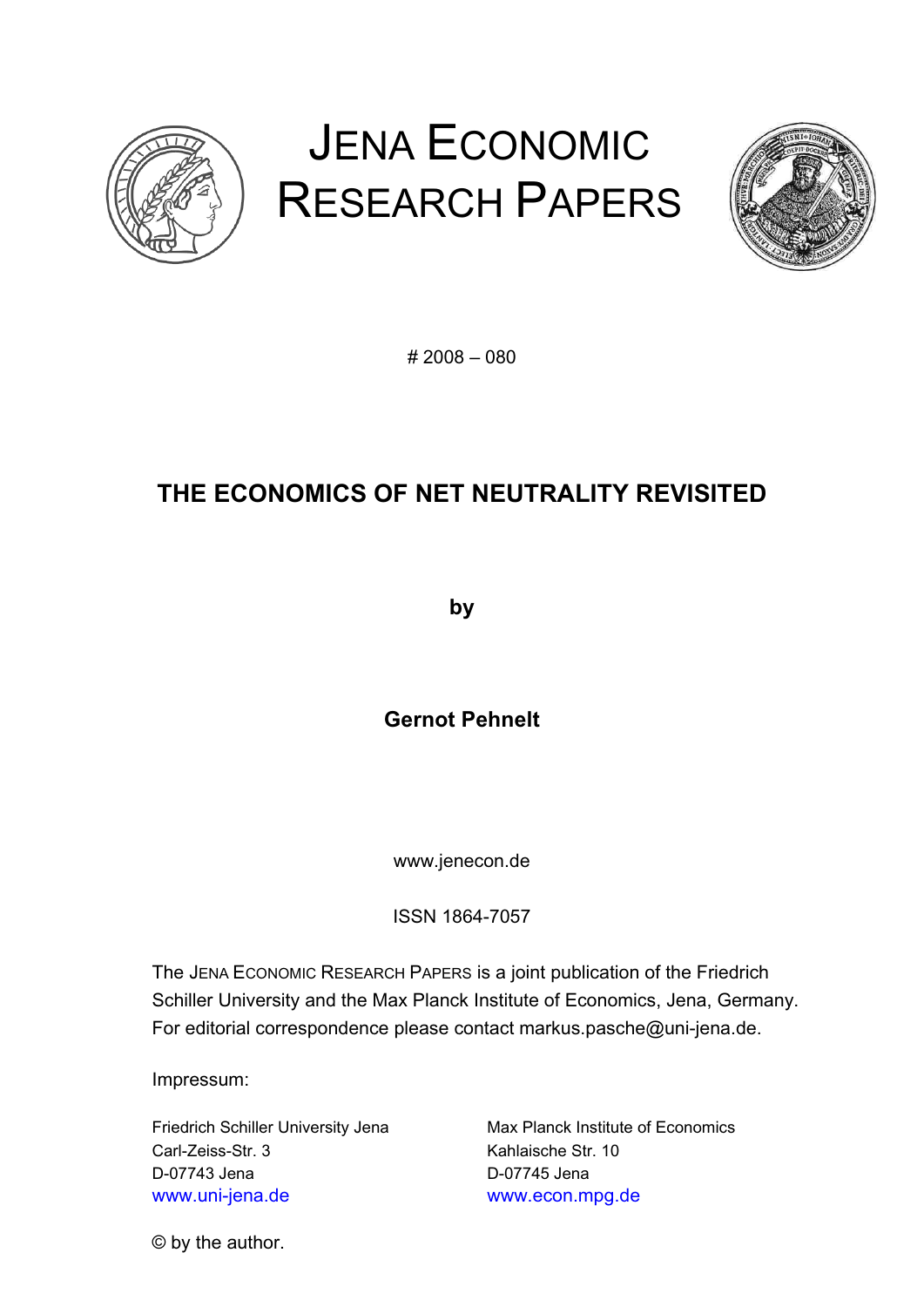### **THE ECONOMICS OF NET NEUTRALITY REVISITED<sup>∙</sup>**

#### **BY GERNOT PEHNELT**

Director of GlobEcon, Research Associate at ECIPE and Research Partner at the Chair of Economic Policy, Friedrich-Schiller-University Jena Carl-Zeiss-Str. 3, 07743 Jena, Germany email:  $gp@globecon.org$ 

**October, 27 2008** 

#### **Abstract**

In this paper, we analyze the problem of congestion and quality loss of data transmission through the Internet from an economic perspective. We show that due to the congestion problem, quality sensitive services are likely to be crowded out by high volume but less quality sensitive applications in a strict "neutral" system. This crowding out reduces the availability of services and the development and diffusion of innovative and high value services. Not least, the congestion problem causes welfare loss. As we discuss in this paper, the differentiation of data packets according to their quality sensitivity could remedy the congestion problem. Appropriate business models that incorporate quality of service concepts could be very efficient in preventing the crowding out of high value quality sensitive services without affecting other applications and would be very convenient for Internet users at the same time. We show that any ex ante regulation in the sense of strict Net neutrality could seriously harm the development of innovative business models and discourage innovation and investment.

Key words: Net neutrality, Internet, bandwidth, quality sensitivity, crowding-out JEL classification: O31, O32, O33, O38, L51

I gratefully acknowledge helpful comments by Andreas Freytag and George Ou.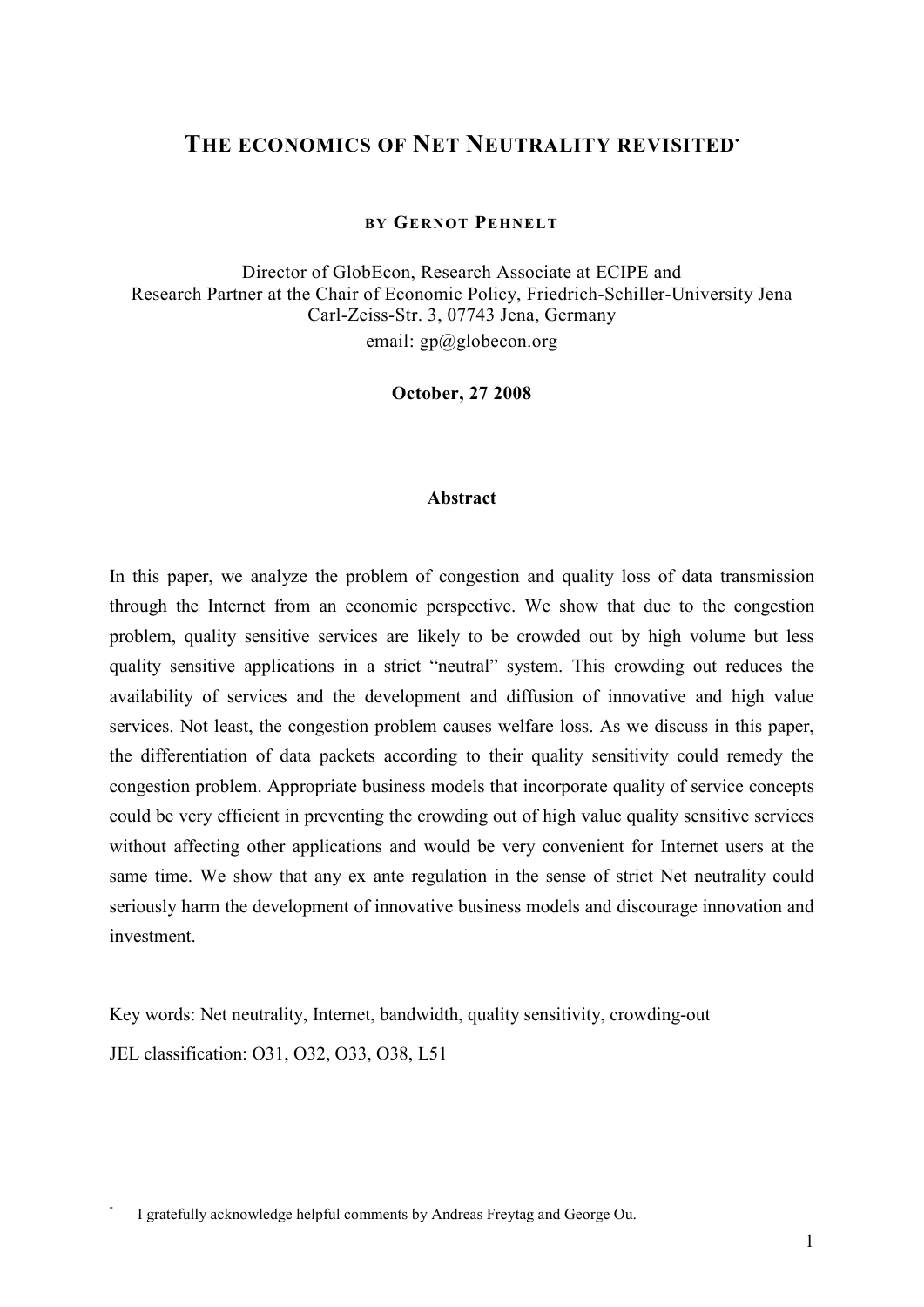#### **Introduction**

 $\overline{a}$ 

In recent years, the world has seen a tremendous growth in content and applications provided via internet. Google and its YouTube subsidiary are just two examples, though probably two of the most impressive success stories. More efficient search engines, sophisticated communication technologies and many other applications have created huge benefits for millions of Internet users worldwide and – not least – enhanced productivity in many sectors and contributed to economic growth.

Broadband Internet providers are constantly working on better and faster networks. But rising traffic from video-driven Web services like YouTube and iPlayer, online gaming, P2P file sharing and social networks, continues to put a strain on even these improved networks. Live video streaming and other multimedia content offerings such as YouTube cause a massive increase in bandwidth consumption. According to comScore, nearly 26 million German Internet users viewed more than 3 billion videos online in May 2008 and 25 million French Internet users (81 percent of the total French Internet audience) viewed 2.3 billion videos online in that month, with Google sites, driven especially by the popularity of YouTube , being the most popular source in both countries. YouTube alone accounts for more than 10 percent of total global online traffic.

Despite a more efficient usage of the existing bandwidth and huge investments in the Net infrastructure by broadband providers and other companies, the increase in data volume is already causing congestions and threatens the quality of data transmission and therefore the development and diffusion of new, quality sensitive services.

There is no doubt that the world needs substantial further investments in the Network infrastructure. Furthermore, appropriate business models are necessary to finance these investments and to overcome the crowding out of high value, quality sensitive applications. Since different content providers and consumers have different needs and preferences regarding the quality of service, there is no "one quality fits all".

This paper analyzes how a meaningful differentiation could remedy the problem of congestion and increase overall supply, demand and welfare.

 $\overline{1}$  French users watched 629 million videos on YouTube and over 1 billion videos have been watched on YouTube by German users in May 2008 (see comScore 2008a and comScore 2008b). The impact on the network is enormous. A two-minute standard definition (480 progressive scan) video download for QuickTime requires about 50 megabytes. Higher resolution versions require roughly 80 megabytes (720p) and 130 megabytes (1080p). A two-hour video then will require up to 8-gigabytes of data, depending on the resolution. Networks built for email and web browsing will not scale sufficiently to accommodate this level of traffic burden.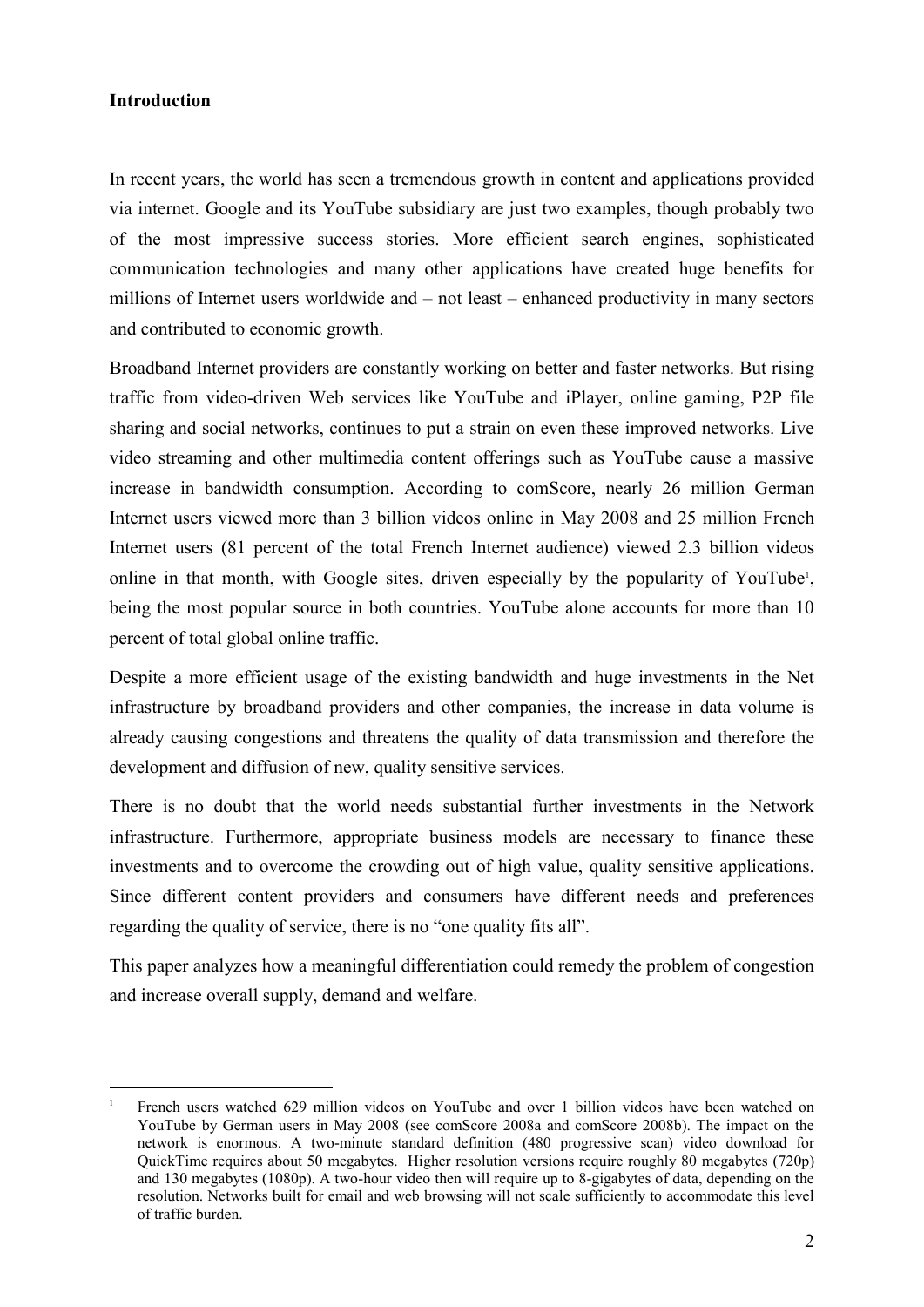#### **Neutrality and the dynamics of markets**

 $\overline{a}$ 

The system of innovation in the Internet community as in any other emerging and growing market depends both technically and economically on differences: Consumers have different preferences and different willingness and abilities to pay, suppliers possess different comparative advantages, and, as discussed below, services and data packets have different characteristics. The static, zero-sum model of neutrality fails to capture the essential living dynamics of the Internet (Crowcroft 2007). Differentiation can take into account different preferences, willingness to pay, comparative advantages, business focus and so forth. Differentiation better matches with different consumer preferences and – not least – is able to enhance economic efficiency. In fact, there have always been differential treatment, certain restrictions and – very much indeed – different quality and prices in almost every sector; for good reasons. These differences are one of the most important constitutive principles of any market driven economy. This holds also for the Internet which has never been strictly neutral. For instance, downstream connections are usually prioritized in comparison to upload connections by reserving more bandwidth for downloads than for uploads. As a consequence, every user is experiencing that uploading data takes significantly longer than to download the same amount of content. This modus operandi is not neutral at all and "discriminates" upload connections. However, hardly anybody is complaining about this "discriminatory" practice. It is quite obvious that prioritizing downloads totally makes sense as long as most users rather download than upload content. Without this non-neutral treatment of up- and downloads, the Internet connection of the ordinary user would be considerably slower and less convenient.

There might be other reasons why certain restrictions can improve the quality and security of web-based services. Wouldn't it be beneficial to the vast majority of users if specific measures prevented spamming and avoided flooding the net with viruses, phishing software and worms? Wouldn't it be comprehensible if broadband service providers (BSPs) tried to restrict the transmission of criminal and immoral content through their pipes or control and combat hacking activities? All of these measures would certainly enhance the utility of internet users worldwide but are most obviously inconsistent with strict neutrality. What about "external sharing" of one's high speed Internet access by establishing huge open Wi-Fi connections to an access point? On the one hand, it provides many users with inexpensive – if not free – access to the Internet and creates positive network effects.<sup>2</sup> On the other hand, as discussed

<sup>-</sup> This positive network effect is often referred to as bandwagon effect. It stems from a positive externality in networks where a consumer's demand for the good or service increases with the number of other consumers who have already purchased this good or service. A telephone, for instance, does not make much sense if there is just one device in the whole country. The larger the number of telephone users is, the higher is the utility for everybody who has a telephone and, therefore, the higher is the individual and aggregated demand. However, the given case is no different from a customer reselling food from an all-you-can-eat buffet which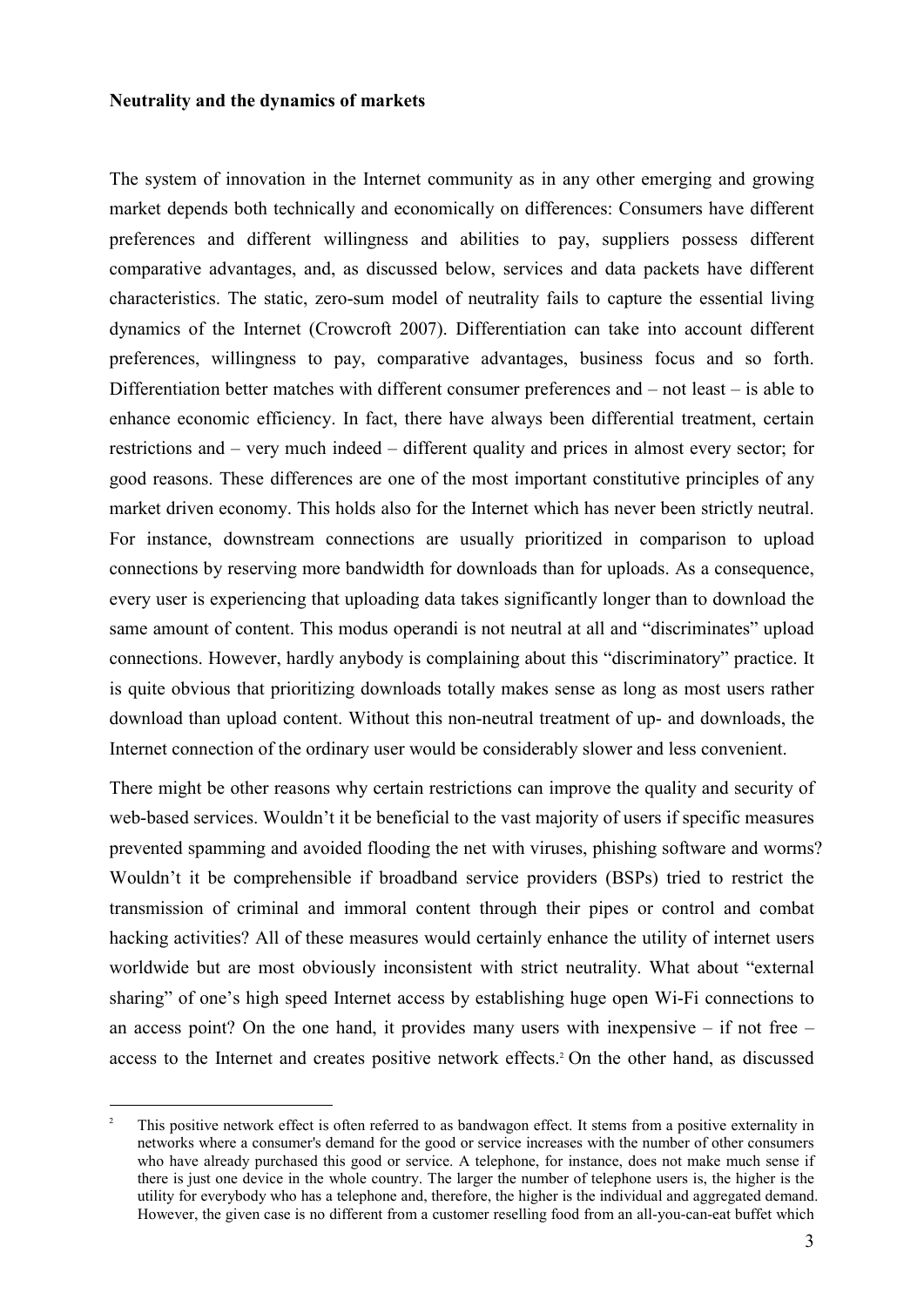above, bandwidth is – economically speaking – no public good since there is rivalry in consumption. "Sharing" access points with non-subscribers may lead to an overuse of the existing bandwidth and slow down the connection for everybody. Furthermore, such strategies affect the revenues of BSPs and therefore their potential to further grow and invest.

One possibility to overcome this dilemma would be an innovative pricing system that charges higher fees to those who establish huge Wi-Fi networks and, therefore, use more bandwidth than the ordinary customer. The respective revenues could be used by BSPs to further enhance the infrastructure and increase the existing bandwidth. As a consequence, accessibility *and* economic sustainability could go hand in hand. Wouldn't this be just fair to charge semiprofessional providers of Wi-Fi connections more than the ordinary user? Any Net neutrality regulation bears the risk to prohibit the establishment of innovative business and pricing models that are able to combine economic sustainability with an everywhere access via Wi-Fi.

These considerations show that differentiation to a certain degree has always been the case in the Internet age and that "discriminatory" practices totally make sense and are able to enhance overall welfare. However, the most important arguments against exaggerated fears that broadband providers could discriminate ordinary users are 1) the fact that BSPs simply do not have incentives to do so, 2) their possibilities to do so are rather limited and 3) there is decent legislation and effective enforcement to prevent the abuse of market power.

First, content providers and end users are the customers of BSPs. Who does really believe that BSPs would scare away customers by disproportionate discrimination or other consumer unfriendly measures? Any business practice that does not meet consumer preferences and damnifies users will not succeed. BSPs simply cannot afford bad reputation and the loss of market shares due to inappropriate market behaviour. New business models have to be designed in a way that provides different user groups and content providers with tailor made offerings that create additional consumer surplus.

Second, users are by far more knowledgeable than some so called consumer protection agencies realize. If a BSP does not provide a bundle of services and prices that are in line with the specific preferences of a user, this user will simply find other ways to get connected to the Internet, let it be in choosing another BSP or an alternative to traditional broadband internet services.

Third, if a BSP had significant market power in a particular region and tried to abuse this market power and to exploit consumers, the European Union has a very effective antitrust authority. As recent examples like Microsoft, Bayer, sodium chlorate paper bleach producers and electricity companies show, the Directorate General for Competition under Neelie Kroes

would result in zero prices for any additional meal. Zero prices yield zero revenues and zero revenues inevitably lead to insolvency.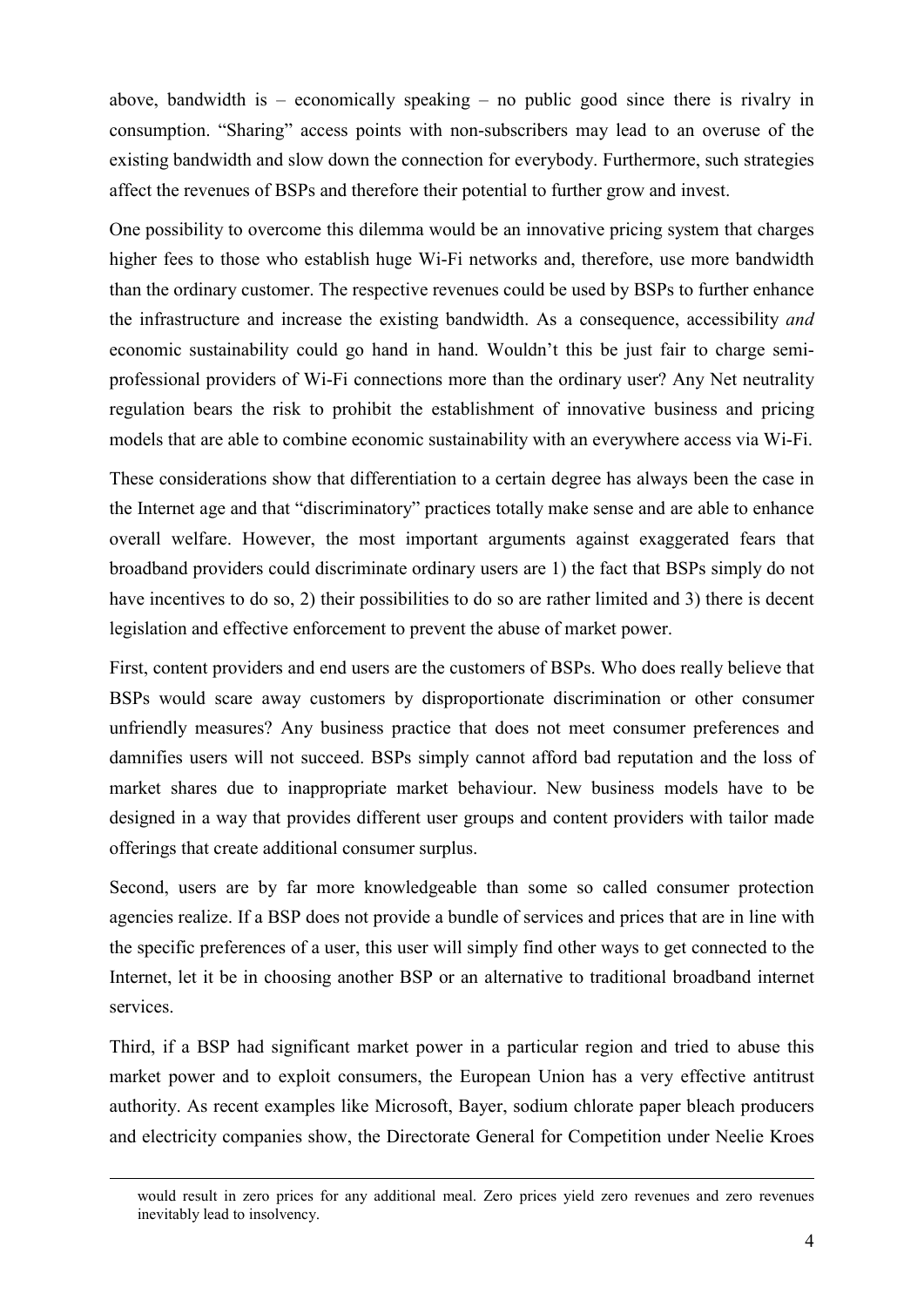is very consistent and effective in guaranteeing and enforcing fair competition, and in preventing and punishing breaches.

Overall, offering different products, services and qualities with different pricing is one of the major drivers of any market economy and for the benefit of consumers. It contributes to the creation of new services and economic growth especially in dynamic sectors such as ICT. The fear that differentiation of broadband services could lead to an "unfair" treatment of consumer is by far exaggerated and ridiculous.<sup>3</sup> The opposite is true: More sophisticated business models and differential pricing would create new services and increase consumer surplus and overall welfare. To abolish such business models would be to the disadvantage of suppliers, content providers and users.

#### **Why prioritizing makes sense**

 $\overline{a}$ 

#### *Increasing data volume and the peak load problem*

The tremendous increase in data traffic and the typical peak load problem of data transfer becomes apparent when we look at the data volume that is handled by the DE-CIX, the largest German web-knot . The following charts show the data traffic measured at the DE-CIX over the last 3 years (Figure 1) and on two typical days in September 2008 (Figure 2). As can be seen in Figure 1, the average data traffic has quintupled in the last 3 years.



**Figure 1: Data traffic at the DE-CIX – 2006-2008** 

<sup>3</sup>  Again, most applications such as email, ordinary webbrowsing and even P2P would be rather unaffected by quality of service models.

<sup>4</sup>  Most recently, the DE-CIX got new network components and is able to guide through 1,4 Terabits per second which makes it one of the largest web-knots in the world.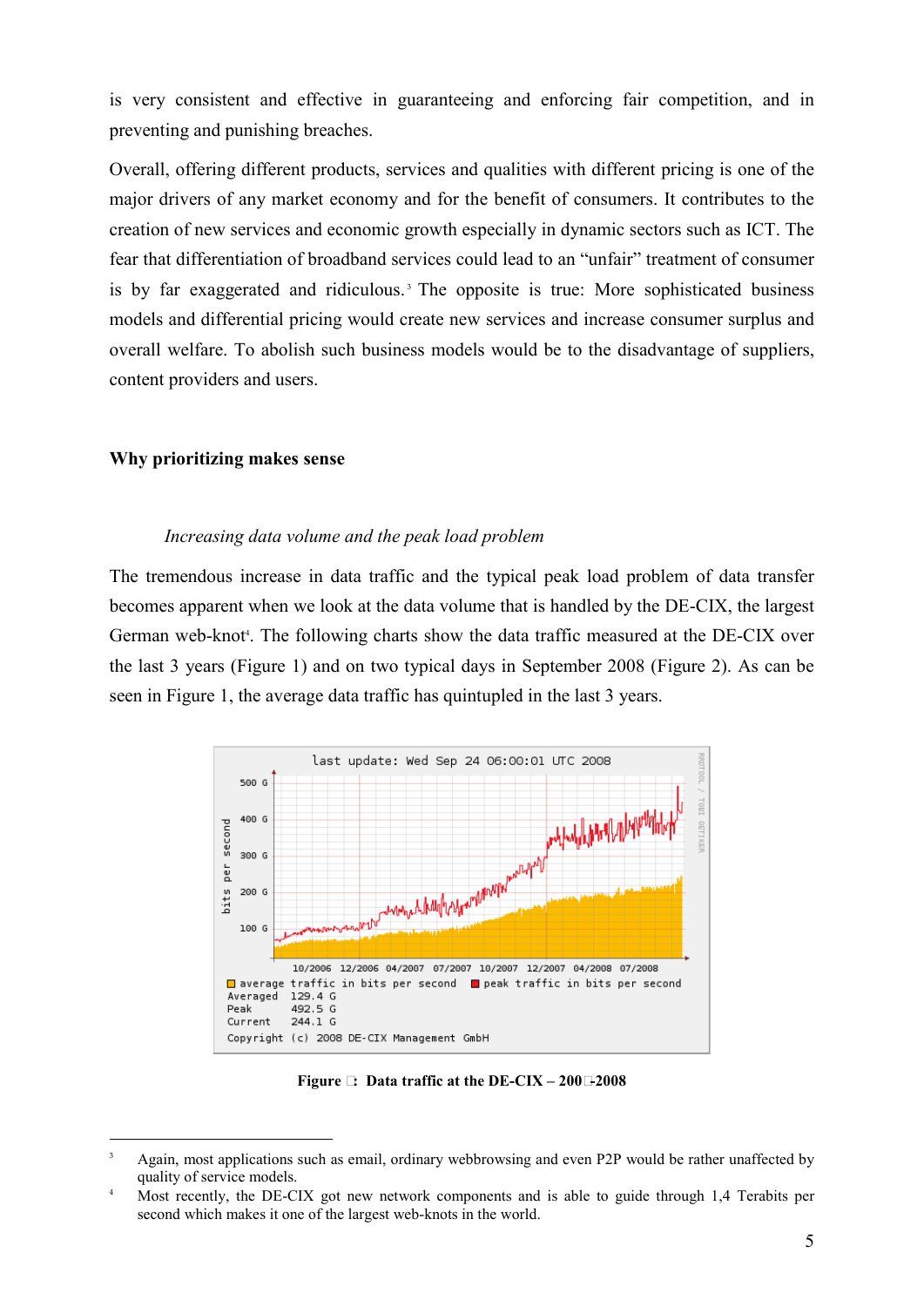Another thing that becomes apparent is the typical peak load structure (Figure 2). While data traffic is comparably low between 2:00 and 7:00, the data volume reaches a peak of up to 500 gigabits per second in the evening. Networks must be built to handle these peaks in data traffic sufficiently. However, even with huge redundancies full quality for all data packets might not be guaranteed during the peak load times. Here, the differences of services come into play.



**Figure 2: Data traffic at the DE-CIX – September 2008** 

#### *Different characteristics of applications and data packets*

 $\overline{a}$ 

There is no doubt that the various applications on the Internet transmit data packets with varying characteristics and delivery requirements. They differ in data rate and the respective bandwidth consumption, priority, quality of service (QoS) sensitivity and economic value. That is why it could be perfectly reasonable to treat these different data packets differently from an economic and technical perspective. Since the massive increase in data volume is already causing congestion<sup>5</sup> in the form of delays<sup>6</sup>, jitter<sup>7</sup> or even data loss<sup>8</sup>, the different characteristics of certain data packets become relevant in technical and economic terms.

<sup>5</sup>  When a packet shows up on an incoming link, the router determines on which outgoing link the packet should be forwarded. If that outgoing link is available, the packet can be sent out on it immediately. But if the outgoing link is busy transmitting another packet, the newly arrived packet will have to wait - it will be "buffered" in the router's memory, waiting its turn until the outgoing link is free. At that point, if one more packet shows up, the router has no choice but to discard a packet. It can discard the newly arriving packet, or it can make room for the new packet by discarding an older packet waiting in the buffer, but something has to be discarded.

<sup>6</sup>  If a router cannot handle and transmit the incoming data packets immediately, some data packets will be stored or "buffered". The common principle of first-in-first-out will cause a delay. A delay slows down the speed of data transmission and increases the time that it takes to transmit a data packet from the sender to the recipient. Normally, delays are not a big problem for the vast majority of services and users since they slow down the transmission by milliseconds.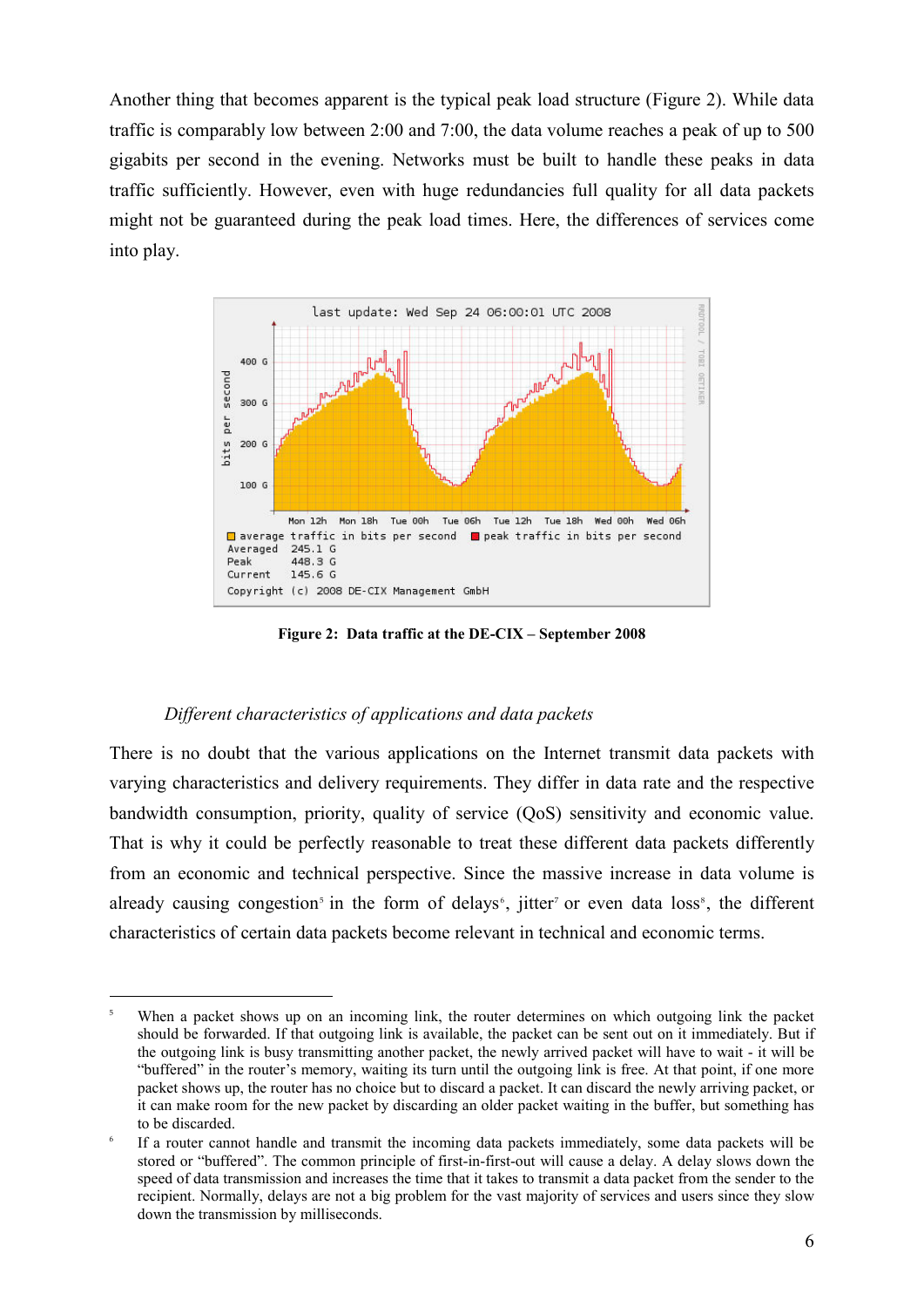Basically, one could distinguish between data packets that are very sensitive regarding the quality and speed of transmission and data packets that are rather non-sensitive and by far more elastic. There are for instance normal web browsing, email and peer-to-peer (P2P) file sharing where milliseconds of delay do not affect the quality of the service. Even data packet loss does not interfere very much with the end product since lost data packets will be delivered again by the original source so that the user may not even realize the packet loss. On the other side of the spectrum there are applications such as live broadcasting, interactive lectures, telemedicine, real-time voice conversations and online games where the quality of the service significantly suffers in case of delay and data packet loss.

Another differentiating factor of Internet applications is the varying data transmission rates these services require. The data volume of normal web browsing, email and Voice-over-IP (VoIP) services are usually comparably small. A single application of these services needs very little bandwidth. On the other hand, there are applications such as video conferencing, Internet Protocol Television (IPTV) and other media streaming, certain interactive services and P2P file sharing where huge data volumes have to be transmitted. The bandwidth consumption of such services is much higher. As a consequence, these bandwidth intensive services already consume a significant part of the existing bandwidth. Most recently, video streaming has overtaken P2P<sup>9</sup> file sharing as the biggest bandwidth consumer with YouTube, a website to up- and download videos, having the most significant impact on overall bandwidth consumption in many countries right now.<sup>10</sup> In contrast, Email and VoIP together do not even account for two percent of worldwide bandwidth consumption.

Internet services and applications also differ regarding their economic value, their economic and social utility and therefore the (potential) willingness of consumers to pay for them. Although it is always difficult and problematic to judge the (relative) social and economic value of any activity, especially in monetary terms, there can be no doubt that – not just from a normative perspective – some services provided through the Net are more valuable than

<sup>7</sup>  The term jitter refers to the fluctuation in delays. The consequence of these fluctuations is that the different data packets into which an information is split and sent through the Net reach the recipient in different times. Therefore, it takes longer to assemble the data packets.

g Buffering lets the router deal with temporary surges in traffic. But if packets keep showing up faster than they can be sent out on some outgoing link, the number of buffered packets will grow and grow, and eventually the router will run out of buffer memory. If the buffer of routers is not sufficient to handle the data volume data or packet loss is inevitable. At that point, if one more packet shows up, the router has no choice but to discard a packet. It can discard the newly arriving packet, or it can make room for the new packet by discarding an older packet waiting in the buffer, but something has to be discarded. Some of the data packets will just get lost.

<sup>9</sup>  In the early 2000s, P2P by far consumed the greatest percentage of bandwidth on the Internet. Just 3 years ago, P2P applications consumed as much as 83 percent of the upstream-bandwidth and about 65 percent of the downstream-bandwidth in Germany. For quantitative data on bandwidth consumption of different services in Germany see Schulze and Mochalski (2007). In some countries with a high availability of highspeed Internet connections, such as Japan, P2P is still consuming the highest percentage of bandwidth.

 $10\,$  YouTube alone accounts for more than 10 percent of worldwide data traffic on the Net and uses as much bandwidth as the entire Internet did in 2000. Among others see Lohr (2008).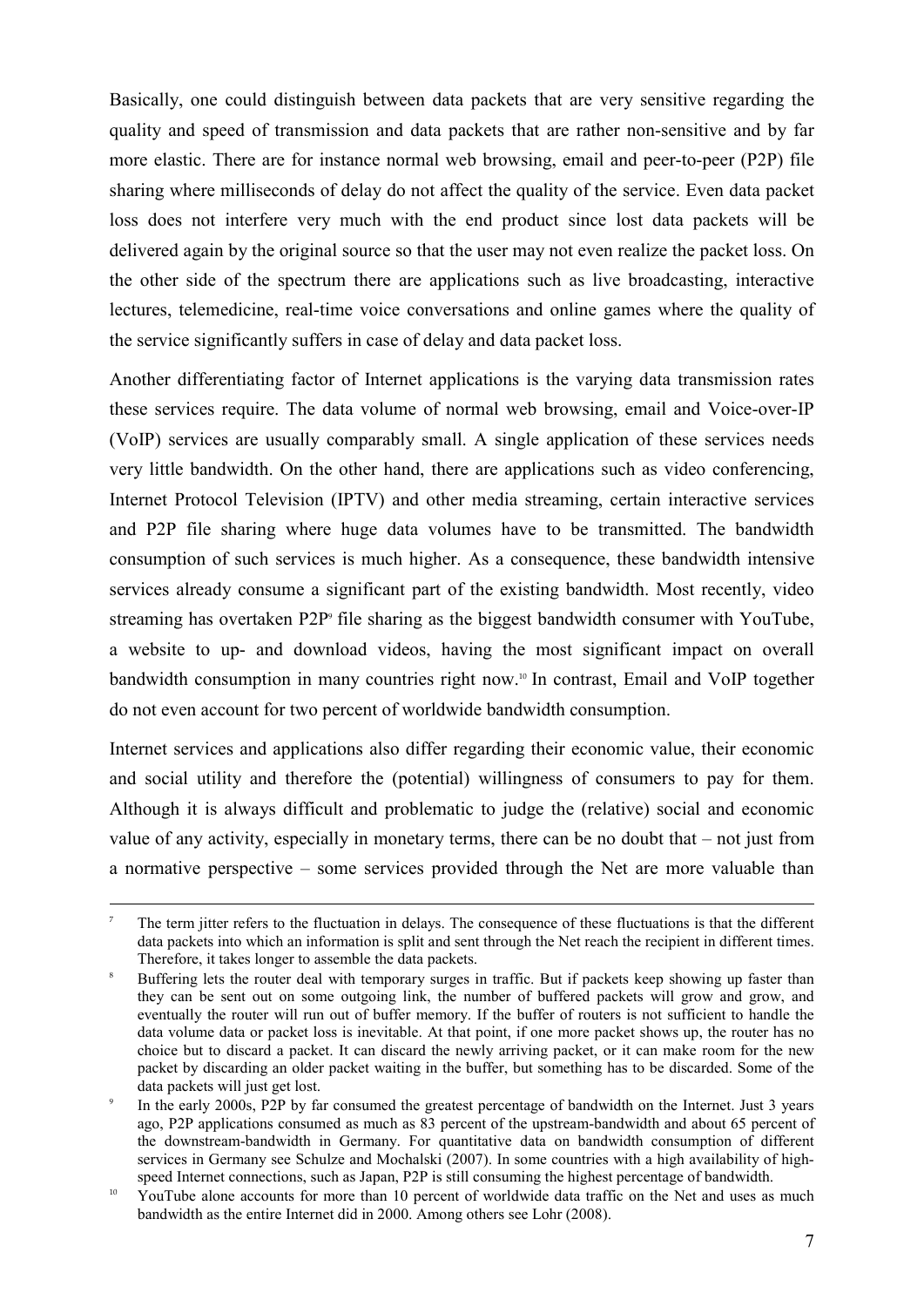others. Even the strongest supporters of Net neutrality would agree that the potential welfare gain of an online lecture reaching hundreds of students worldwide, the exchange of medical records and the improvement of medical treatments by telemedicine applications or video conferences reducing communication cost of international enterprises have a much higher economic and – most probably – social value than a 15 year old kid showing card tricks in front of his webcam and broadcasting himself on YouTube. That is why the willingness to pay for such high value and quality sensitive services might be overwhelmingly higher than the willingness to pay for low value applications that do not imply significant welfare gains for its users.

Table 1 distinguishes certain Internet services according to their quality sensitivity, bandwidth consumption and economic value.

| <b>Service</b>                | <b>Quality sensitivity</b> | <b>Bandwidth</b><br>consumption        | Value /<br>willingness to pay |  |
|-------------------------------|----------------------------|----------------------------------------|-------------------------------|--|
| P <sub>2</sub> P file sharing | Low                        | Very high (no limit)                   | low                           |  |
| YouTube                       | Low (buffered)             | Medium (320 or 600 Kbps)               | low                           |  |
| NetFlix streaming             | Low (buffered)             | High (up to 4000 Kbps)                 | low                           |  |
| Email                         | Low                        | Very Low                               | low                           |  |
| VoIP                          | Medium - high              | Low $(30 \text{ to } 80 \text{ Kbps})$ | medium                        |  |
| Online gaming                 | High                       | Low $(30 \text{ to } 80 \text{ Kbps})$ | medium                        |  |
| E-lectures                    | High                       | Medium                                 | high                          |  |
| Telemedicine                  | High                       | High (up to 8000 Kbps)                 | high                          |  |

Why are these different characteristics of Net services important for the discussion on Net neutrality? The answer is that the transmission of data packets through physical Net infrastructure is by no means a public good: First, excludability is possible, both in technical and economic terms. Second and even more important, there is rivalry in bandwidth consumption: The bandwidth that has been used by one data packet cannot be used by another data packet at the same time. This rivalry is of technical and economic importance especially when it comes to congestion. Net neutrality in the narrower sense is likely to cause economic inefficiencies and could lead to a crowding-out of high value and quality sensitive services.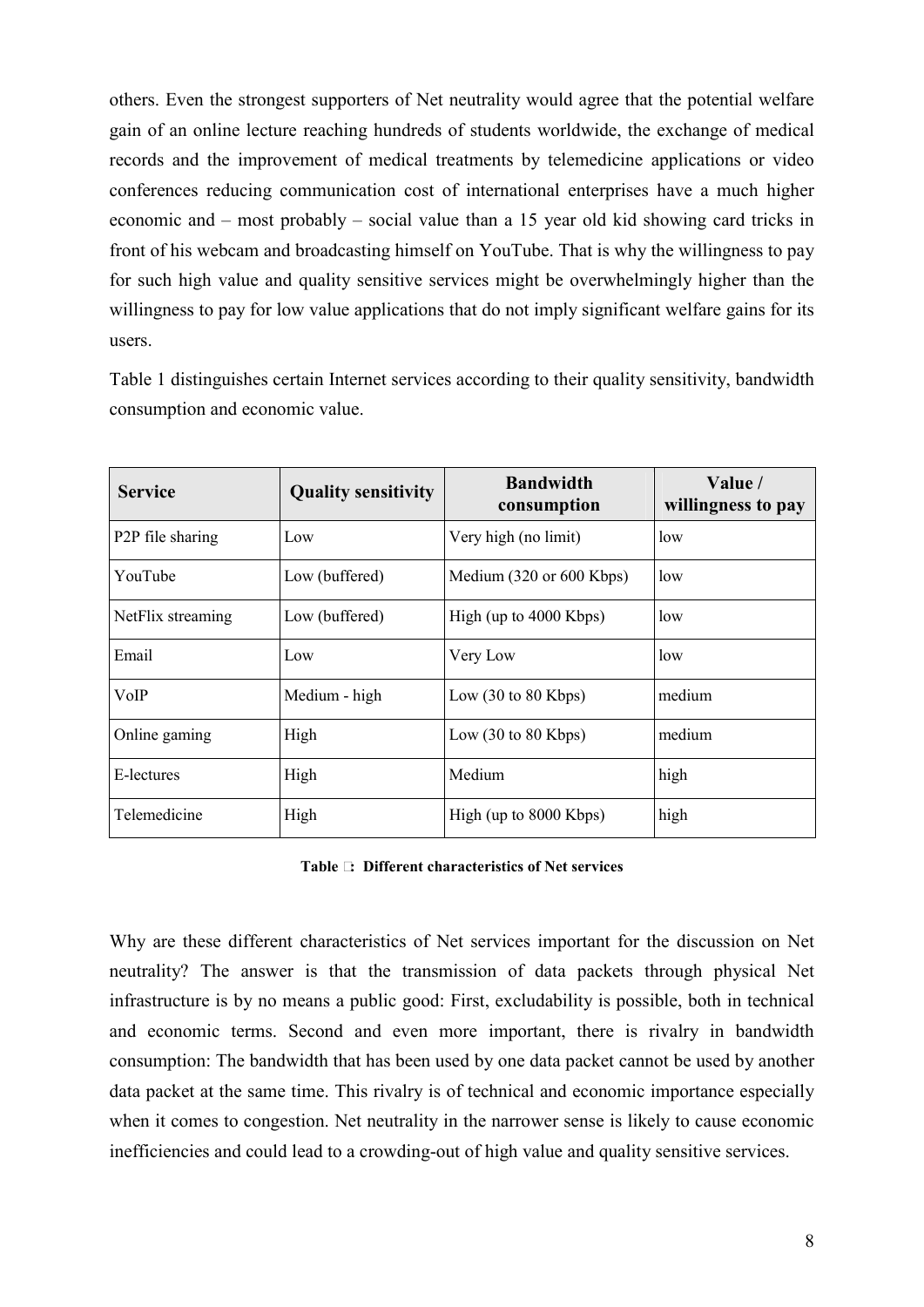#### *Crowding-out of quality sensitive services*

Today, most users pay a flat rate for their Internet access. This means that the marginal cost of bandwidth consumption a user is facing are zero. However, in case of bandwidth congestion the social marginal cost of bandwidth consumption are not zero but strictly positive: Any additional data packet that is transmitted through the already overstrained Net infrastructure will affect the quality of other services due to longer delays and a higher probability of data packet loss. Economically speaking, any additional bandwidth consumption creates negative externalities. This problem is often referred to as the "tragedy of the commons" and causes inefficiencies if the negative externalities are not internalized by a decent pricing system or any other control mechanism. In fact, Net neutrality itself causes the tragedy of the commons because every single data packet is treated equally disregarding the different characteristics mentioned above and the negative externalities. As a consequence, low value, elastic applications such as P2P file sharing are likely to crowd out quality sensitive services because the demand for high value, quality sensitive applications will decrease if the quality of service cannot be maintained due to congestion.

Figure 3 shows the crowding out of quality sensitive services. Suppose there are three different services with  $S^1$  being a highly quality sensitive application (e.g. e-learning, telemedicine),  $S^2$  a service with a medium quality sensitivity (e.g. VoIP) and  $S^3$  an application that is rather elastic with respect to delays and data packet loss (e.g. P2P).



**Figure 3: Crowding out of quality sensitive Net services-**

<sup>&</sup>lt;sup>11</sup> The big inter-user problem caused by P2P is the fact that it sends multiple data packets (up to 100) at the same time and that this multi-flow behavior makes it resistant to rationing. That means that non-P2P users and applications are deprived of bandwidth. Residential networks for instance are shared and therefore must be rationed in a way at busy times of the day. The big problem is that P2P breaks the rationing mechanism built in to TCP. Single-flow applications like iTunes, Netflix, and other commercial Video on Demand applications are at a huge disadvantage when competing against P2P applications and will literally suffer from the quality loss.

<sup>12</sup> For a similar illustration and analysis see Kruse (2007).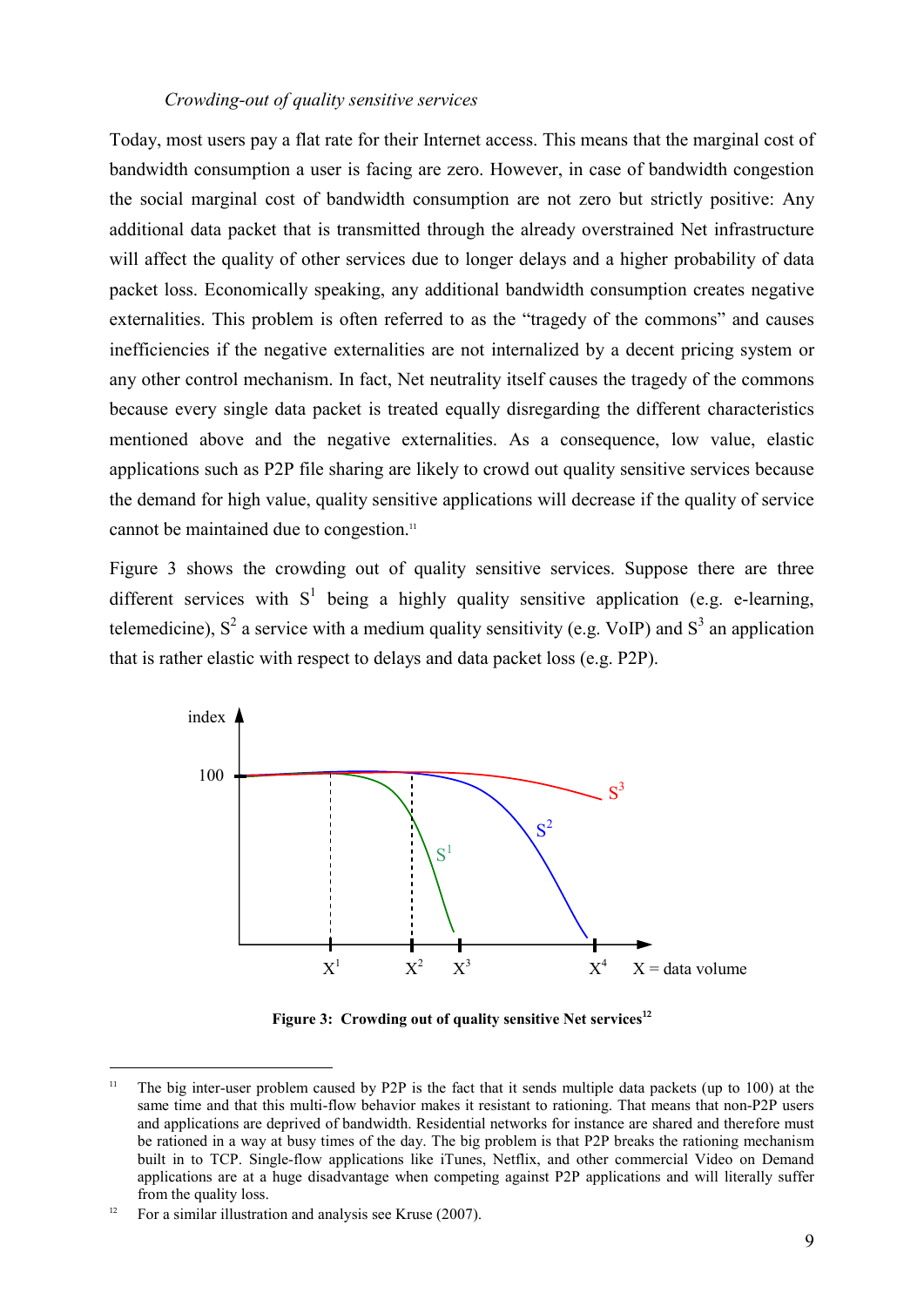The Y-axis shows the individual demand or willingness to pay for the respective service given the total bandwidth consumption X. With bandwidth consumption below  $X<sup>1</sup>$  where no congestion occurs, the index of the demand for all three applications will be  $100$ .<sup>13</sup> If the data volume exceeds  $X^1$ , some congestion in the form of delay and jitter might occur. This causes the demand for the highly quality sensitive service  $S<sup>1</sup>$  (e.g. telemedicine applications) to decrease. The demand for the other two services will not be affected by the slight reduction in quality of service. Beyond a bandwidth consumption of  $X^2$ , the quality of service  $S^2$  (e.g. online gaming, VoIP) might be affected due to further congestion in the form of longer delays and even data packet loss. The respective willingness to pay will decrease. If the total bandwidth consumption exceeds  $X^3$ , the high value, quality sensitive service  $S^1$  will be totally crowded out because the marginal (potential) consumer of this service will not accept the low quality any more. If the consumers of the quality insensitive service  $S<sup>3</sup>$  increase the data volume beyond  $X^4$ , the service  $S^2$  will also disappear from the market. In the end, high value, quality sensitive services will be totally crowded out by the elastic, high volume – and maybe low value – service  $S^3$  (e.g. P2P).

#### *Ways to overcome the problem of crowding-out of quality sensitive services*

Massive investment in Net infrastructure and more efficient ways to use broadband capacities have already boosted the available bandwidth and are a temporary and partial remedy for the problem outlined above because it has shifted the critical data volume to the right. However, the typical peak load problem remains and congestion is still very likely to occur since there will be always certain bottlenecks – let it be the "last mile" or backbone connections that are temporarily affected by natural disasters or simply attrition. In order to guarantee a high quality at any time, broadband service providers (BSPs) would have to build and maintain huge redundant capacities. Such kind of over-provisioning would be very expensive and economically inefficient. Furthermore, even if BSPs provided huge overcapacities applications which involve file transfer could still take all of the capacity at any given moment. No amount of over provisioning could effectively guarantee full quality at any time. For some applications such as telemedicine 99,9% quality might not be enough. Such highly quality sensitive services would be still crowded out under a strict neutral first-in-first-regime. Quality and security issues are one reason for the fact that besides a high percentage of computer and broadband usage among European physicians the potentials of ICT usage in medicine are by far not exploited so far.<sup>14</sup> Expensive and inefficient redundant capacities do

 $13$  Up to a certain level of consumption, the demand for the respective services might even increase with a higher data volume because of positive network externalities.

<sup>&</sup>lt;sup>14</sup> Table 2 in the appendix provides an overview on rather simple applications of ICT usage among European GPs. According to Mettler et al. (2007), certain systematic factors like data protection during exchange and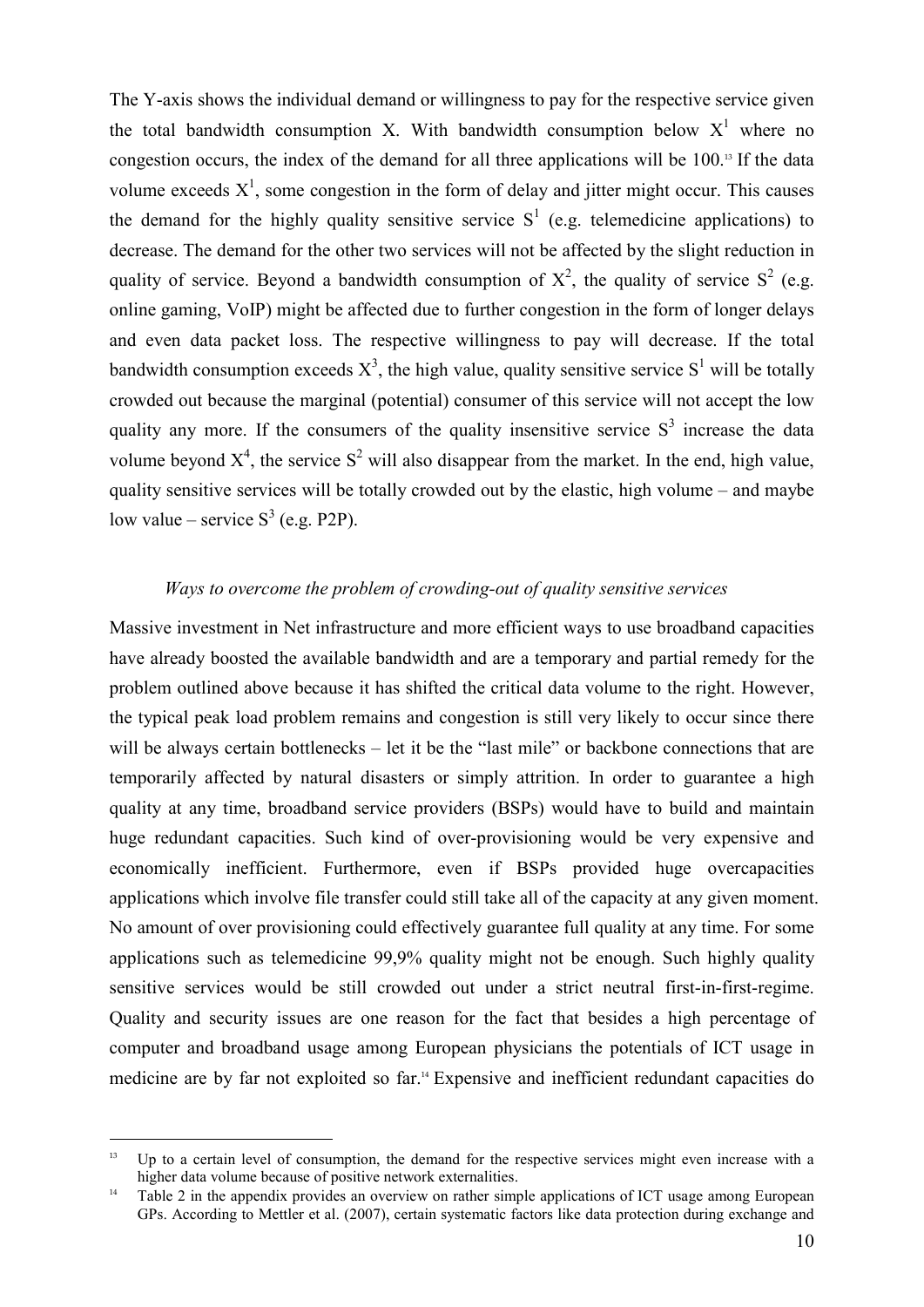not seem to be appropriate to prevent the crowding-out of quality sensitive and high value services. Although further investments in the Net infrastructure are necessary to handle the huge increase in data volume, these investments have to be combined with business models that can guarantee 100 percent quality for very quality sensitive services.

One possibility to overcome the problem of crowding out of certain services that is used in other sectors is peak-load or volume based pricing. Such pricing models could internalize the negative externalities and reduce the crowding out effect because high volume services would be more expensive or bandwidth consumption in times of congestion would be priced higher. However, to predict congestion and to find the right price would be almost impossible and business models that incorporate peak load or volume based pricing would be rather inconvenient for the vast majority of users. Furthermore, peak load pricing could at best handle congestion on an hourly basis and is not appropriate to deal with jitter on a millisecond basis. Again, in a simple peak-load pricing system, applications that rely on 100 percent quality are very likely to be crowded out by applications that are less quality sensitive. Metered pricing or usage caps are just a second best solution for some medium quality sensitive applications and cannot control instantaneous congestion, jitter and data loss. Therefore, business models that incorporate peak-load pricing or usage caps do not seem to be appropriate to remedy the congestion problem in an efficient and user-friendly way. However, for some broadband service providers peak-load pricing for certain types of customers might be one component of their future business model. Any Net neutrality regulation would seriously hinder the development of such business model and – therefore – prematurely prevent a possible (partial) cure for the congestion problem.

The most efficient and – not least – practical way to prevent crowding out of qualitative sensitive, high value services is simply a different treatment of different data packets according to their quality sensitivity, economic value and the respective willingness to pay. High value applications that are very sensitive regarding the quality of service could be prioritized and priced differently. In such a quality-for-service<sup>15</sup> regime, customers and/or providers of high value services with certain characteristics would be asked to pay a higher price in order to get an interference-free transmission of their data packets through the Net. Consumers and providers of more elastic, non-sensitive services usually do not have a willingness to pay for prioritizing their data packets since the final product is rather unaffected by delay, jitter or even packet loss. That is why the consumer habits and perceived utility of these users will remain pretty much the same under the suggested regime of prioritizing high value, quality sensitive services. Consumers and providers of the latter would remain in the

ICT standards have been ranked as most important for the networkability in the health care sector by Swiss health care professionals.

For a discussion of according business models see Brenner et al. (2008).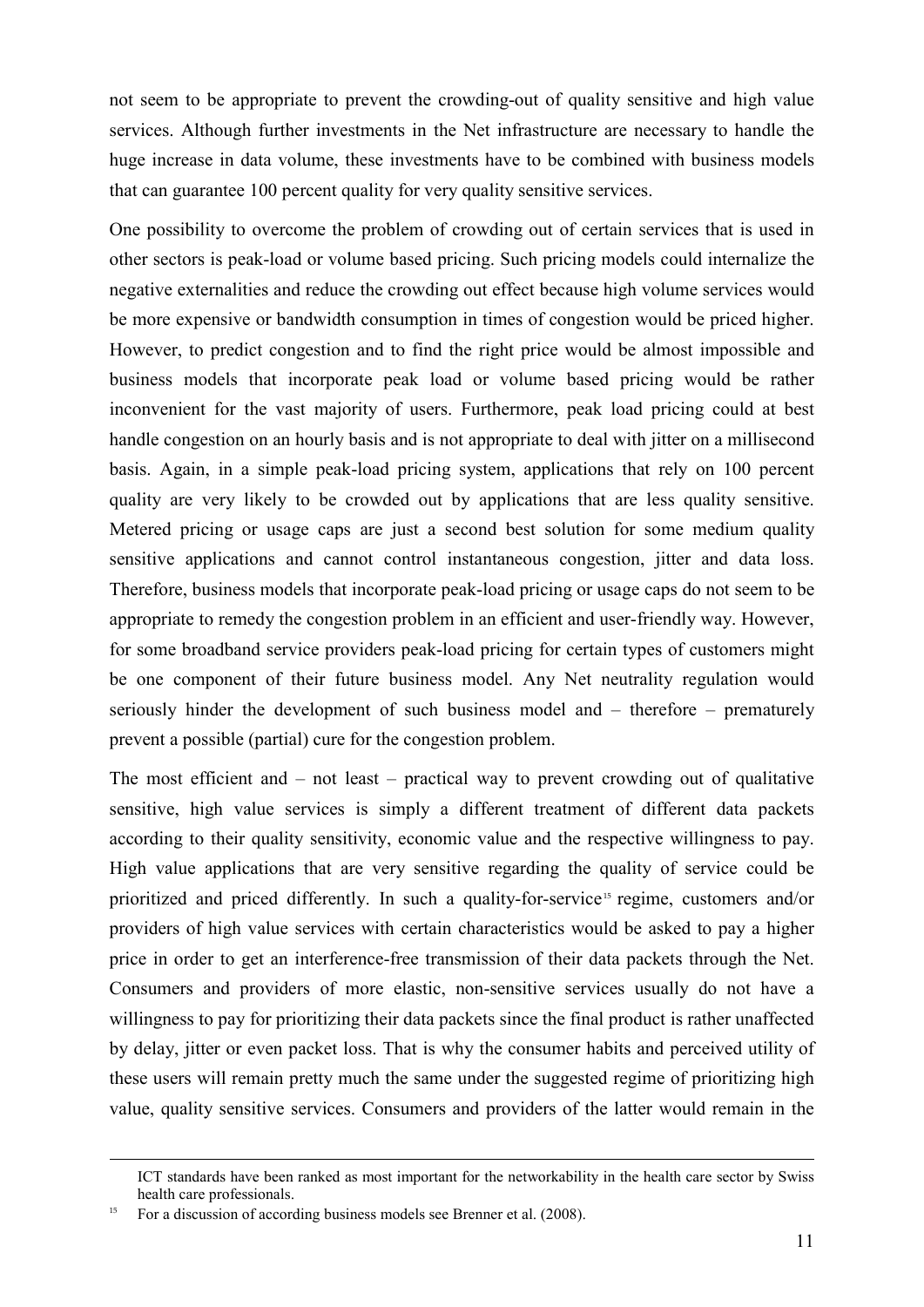market. BSPs could raise their revenues and increase investment in Net infrastructure. Prioritizing certain data packets would enhance the overall efficiency. The beauty of such a model is that the negative externalities caused by bandwidth congestion would not be "internalized" in the narrower sense but more or less avoided or at least significantly reduced since prioritizing quality sensitive data packets lowers the marginal social congestion cost (MSCC).

Figure 4 shows how the welfare loss due to congestion can be reduced by prioritizing quality sensitive data packets.  $D^{NN}$  is the aggregated demand under a strict neutral first-in-first out regime.<sup>16</sup> Because of congestion beyond a certain data volume  $(X^1)$ , some quality sensitive services and the respective demand will be crowded out. That is why the aggregated demand D<sup>NN</sup> is kinked. The quality loss because of delay, jitter and data packet loss is represented by the curve  $MSCC<sup>NN</sup>$ . In other words, the congestion of the available bandwidth causes additional social cost. The marginal social congestion cost (MSCC) increase with any additional bandwidth consumption because of additional delay and a higher probability of packet loss for every user. However, the users of rather elastic and non-sensitive services are not seriously affected by the quality loss. That is why they further extend their demand up to the saturation level  $X^{\text{NN}}$ .<sup>17</sup> At this point, some high value and quality sensitive services will be partially or totally crowded out. Any remaining application and their users suffer from quality loss represented by the marginal social congestion cost curve.



**Figure 4: Reducing welfare loss by prioritizing quality sensitive data packets** 

 $^{16}$  Again, there are different services available. Some of these applications are highly quality sensitive, some are not.

<sup>&</sup>lt;sup>17</sup> Note that the marginal costs for any additional bandwidth consumption (data volume) are zero since the users usually pay a flatrate.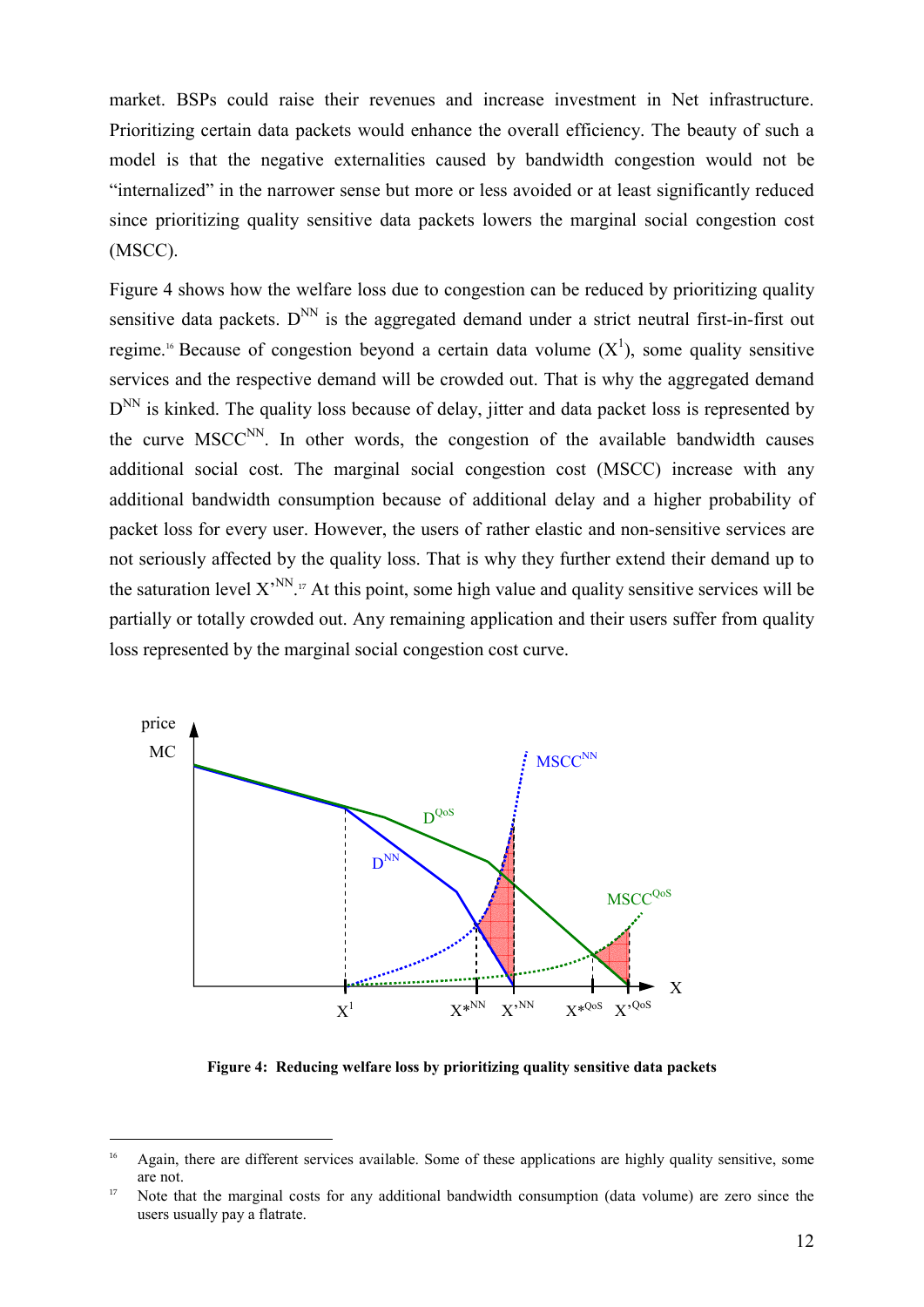It is obvious that the highest marginal congestion cost occurs in the remaining quality sensitive services. At that level of bandwidth consumption, the marginal social congestion costs exceed the marginal utility of data travel. This causes a welfare loss represented by the big red shaded triangle.

Suppose now, that the broadband service providers could prioritize quality sensitive services if the respective consumers and/or suppliers express a demand for it. This quality of service regime (QoS) would avoid congestion cost for the users that opt for the QoS model and therefore drastically reduce the marginal social congestion cost  $(MSCC<sup>QoS</sup>)$ . <sup>18</sup> As a consequence, some quality sensitive applications would remain in the market which increases the overall supply and availability of services and – very much indeed – the respective demand (see the new aggregated demand curve  $D^{QoS}$ ). Even if there were still some congestion cost, the welfare loss due to congestion would be much lower than in the Net neutrality regime. Furthermore, under the quality of service regime that takes into account different characteristics of services, the total market volume and therefore the total welfare gain is likely to increase because 1) prioritized high quality services are not crowded out any more, 2) elastic services are pretty much unaffected by the prioritizing and – not least – 3) because of the additional revenues BSPs could invest in additional bandwidth and offer access to broadband technologies to more users. An appropriate quality of service model would not only remedy the problem of crowding out of high value, quality sensitive applications, it would also enhance the range, availability and quality of services, increase total supply and demand and – not least – increase total welfare. 

A business model that incorporates prioritizing of certain services would be a renunciation of the end-to-end or first-in-first out principle and is incompatible with the concept of strict Net neutrality. Any *ex ante* neutrality regulation would impede the development of innovative and sustainable business models that are able to remedy the problem of crowding out and enhance the efficiency of broadband services. Mandating Net neutrality would prevent new applications and  $-$  in the longer run  $-$  actually reduce the availability and quality of services and therefore reduce producer *and* consumer surplus. Given the fact that the vast majority of users and their consumer habits would be mostly unaffected by business models that aim at priority pricing for certain high value applications, the fear of "discrimination" or "unfairness" expressed by certain interest groups is rather odd and by far exaggerated.

Services that opt for the quality of service model are not affected by the quality loss due to delay, jitter or data loss since they have been guaranteed 100 percent quality. However, in the whole market congestion might still appear for applications that are not covered by quality of service contracts.

 Note that not only the welfare loss (red shaded triangle) is much lower under a quality of service regime. Since the total demand is much higher, the total surplus (consumer and producer surplus) is higher, too. How this additional surplus is distributed between the suppliers and the consumers depends on the effective level of competition and the very business model.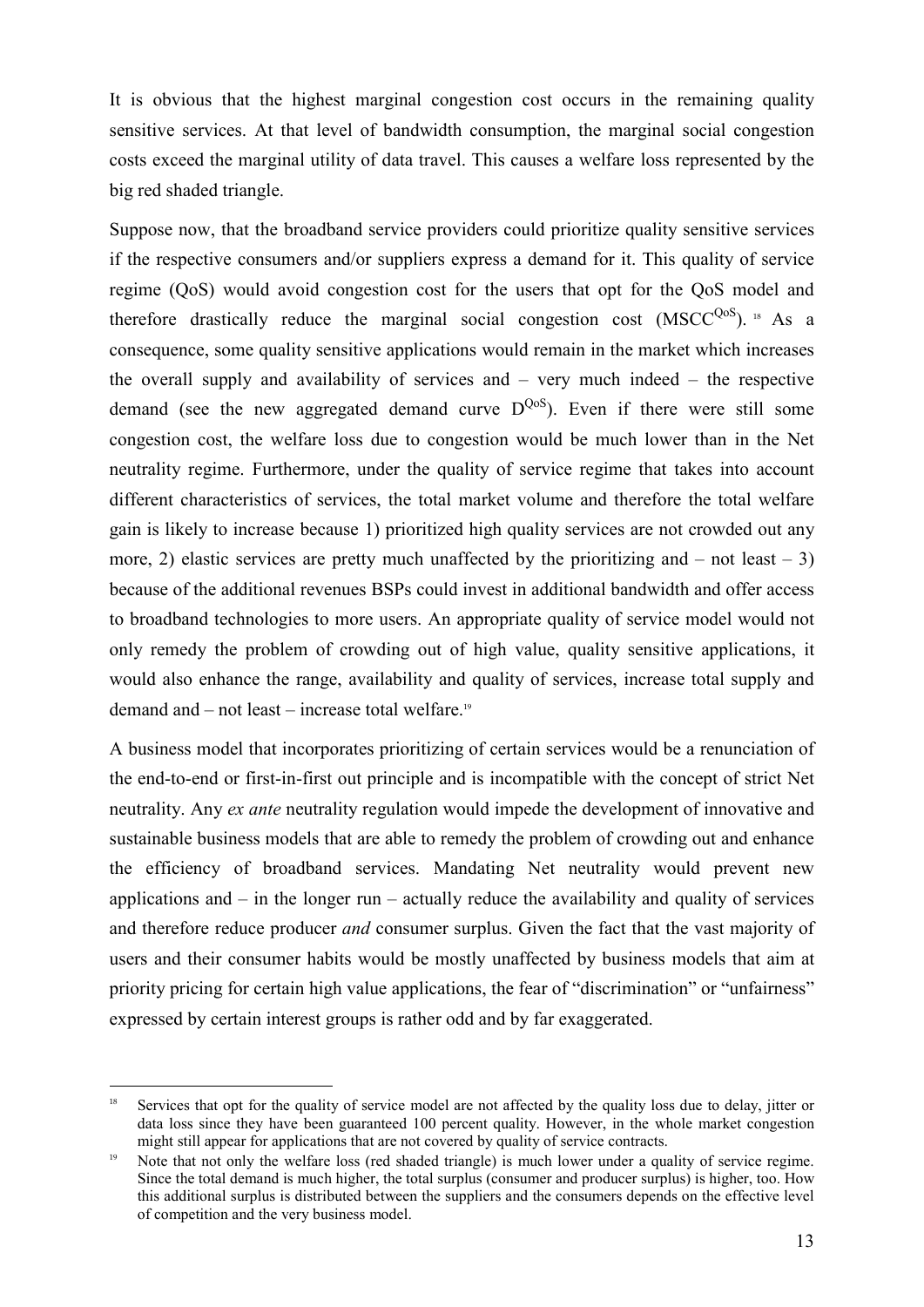#### *Prioritizing and the welfare enhancing coexistence of different services*

In fact, an intelligent business model that incorporates differentiation of services and prices according to the very needs and preferences of content providers and end users is much more "fair" than a dumb and neutral network. Some of the problems mentioned above are basically intra-user induced since the consumption pattern and behaviour of one user affects the utility of other consumers that use the same connection or "last mile". For instance, the P2P application of one user can cause severe jitter problems for the VoIP or gaming application of another housemate. This inevitably leads to conflicts because the latter, quality sensitive applications and therefore the utility of the respective user will be adversely affected. A quality of service concept that prioritizes real-time applications such as VoIP or online gaming<sup>20</sup> would actually allow a peaceful and welfare enhancing coexistence of different consumption patterns and users. Rather than focus on the conflict between different applications, intelligent quality of service concepts are really about giving every user and every protocol what they need and want according to their very preferences.

#### **Net neutrality regulation, innovation, investment and competition**

Interestingly, many proponents of net neutrality claim that net neutrality fosters innovation. It seems far from certain why this should be the case for internet services and, most importantly, is simply not true for the very core of the whole internet – the net infrastructure. One major driver of inventions and innovation is the possibility of innovators to conquer new markets, get a competitive edge against other suppliers and, finally, reap the fruits of their intellectual work and financial effort. Any regulation that affects the property rights of innovators and investors will discourage innovative efforts and future investment. From a dynamic perspective, ex ante regulation of innovative markets usually do not maximize consumer welfare at all but – at least in the long run – will cause less innovation, less investment and fewer services available. Proponents of regulations constantly fail to recognise that the early explosive growth of the Internet happened in a sphere largely free from government interference.

Net neutrality regulation would affect the property rights of the owners of the networks. Since most BSPs are privately owned enterprises, their shareholders bear the risk of the investment and operations.<sup>21</sup> Taking away the property rights from the investors would negate an

 $\overline{a}$ 20 According to Litan and Singer (2007), the consumer surplus of online gaming in the US alone is likely to reach values between \$US 729 million and \$US 1.458 billion in 2009. A strict regulation in the sense of Net neutrality could seriously hamper growth and innovation in this market.

<sup>-</sup> It is true, indeed, that a significant part of the existing Net infrastructure has been built in highly regulated or even government-run settings. However, this fact does not justify a rigid interference in the property rights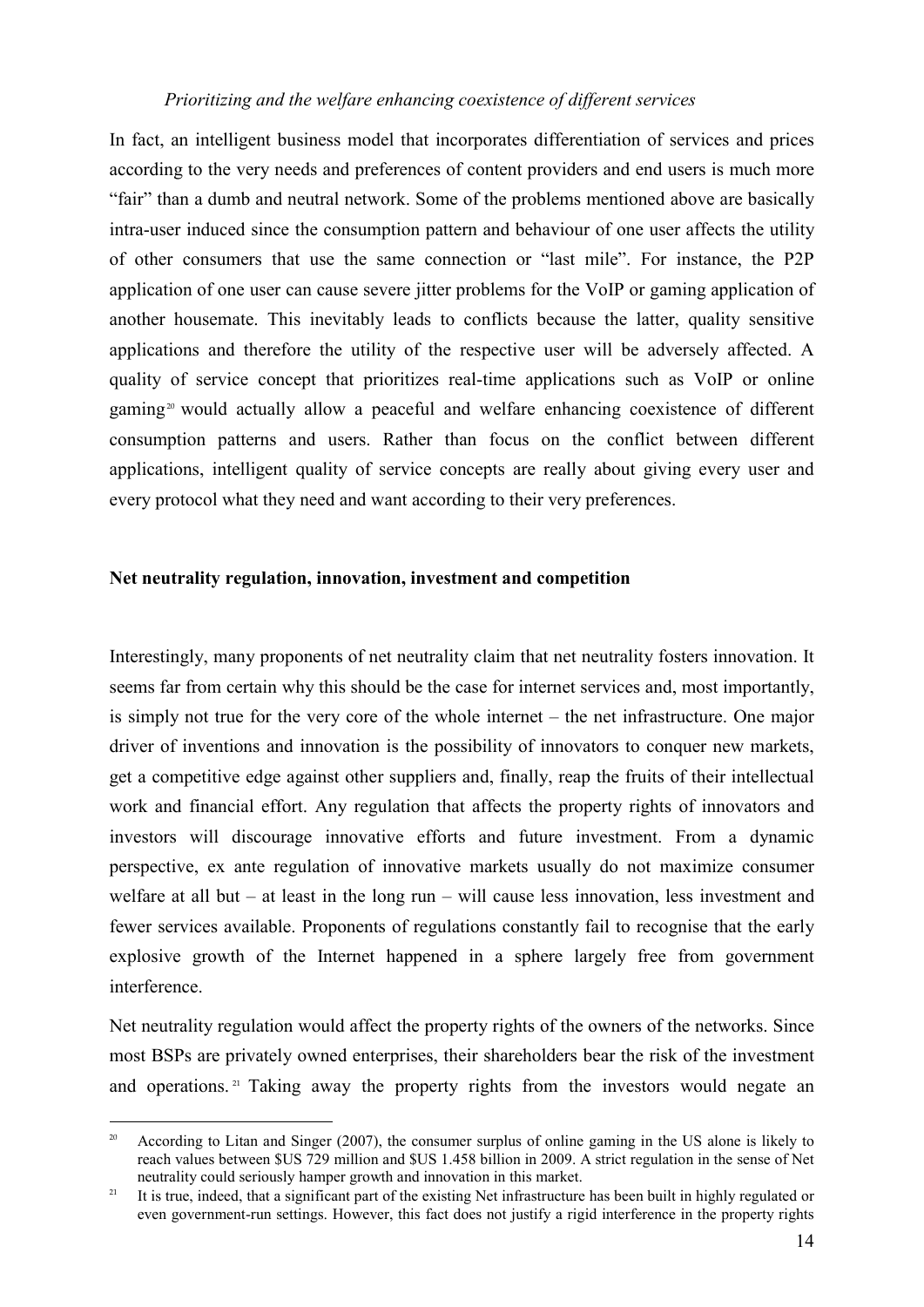important underlying principle of every private activity in a market oriented economic system. Any rigid regulation will inevitably lead to unforeseeable and unintended consequences and, in fact, discourage investment and innovation in broadband technologies and net infrastructure (Ganley and Allgrove 2006). The problem is that if property rights are assigned in access to users rather than suppliers, resulting in an efficient price of access, there will be less investment and long run supply of Internet services. "Net neutrality" is actually a friendlysounding name for price regulation since it implicitly states that broadband providers must charge content providers a price of zero and must charge users only in certain, prescribed ways (Hahn and Wallsten 2006). Regulatory regimes or "business models" that incorporate zero pricing usually lead to an inefficient allocation and are not sustainable. A zero price yields zero revenues – a lesson many dotcoms learned too late. While the benefits of the Internet can be made available to a particular user at zero cost, they cannot be made available to all users at zero cost (Owen and Rosston 2003). Proponents of Net neutrality pretend to be very concerned about a "fair" treatment of users and the innovative potential of the Internet. If they really are, they should rather think about the question of how the networks of the future are going to be built and funded. In fact, any *ex ante* neutrality regulation actually threatens the innovative potential of the whole Internet since it weakens the incentives to invest in one of the most crucial components of the "system" Internet.

Net neutrality regulation would also affect the freedom of contract and the development of new business models. Mandating an equal treatment of every data packet or requiring certain "standards" would be another, maybe even prohibitive barrier for partnerships between providers of broadband technologies and other firms such as content providers that could help to reach new customers and offer a broader range of services via cross-promotion, bundling or other business models. In fact, many content providers are desperately seeking such partnerships in order to better promote their products and services. It seems quite paradoxical that some of these content providers are among the protagonists of Net neutrality regulation since their partnerships and cross-promotion contracts with BSPs have a discriminatory component, indeed. However, bundling and cross-promotion contracts have been used quite often and very few consumers complain about it since these business models create new services and are able to reduce the cost of these services. Net neutrality regulation would most definitely affect such partnerships especially when it comes to disputes between competing content providers. That means that Net neutrality regulation would actually impede one of the most promising distribution channels that bring new services to the very customers. Therefore, net neutrality regulation not only discourages investment in net infrastructure but also impairs the diffusion of new applications into the market and therefore the transition of an idea to an

of the successors of former state-monopolies and their private investors. Things have changed and almost every investment in the maintenance and upgrading of networks is financed by private investors.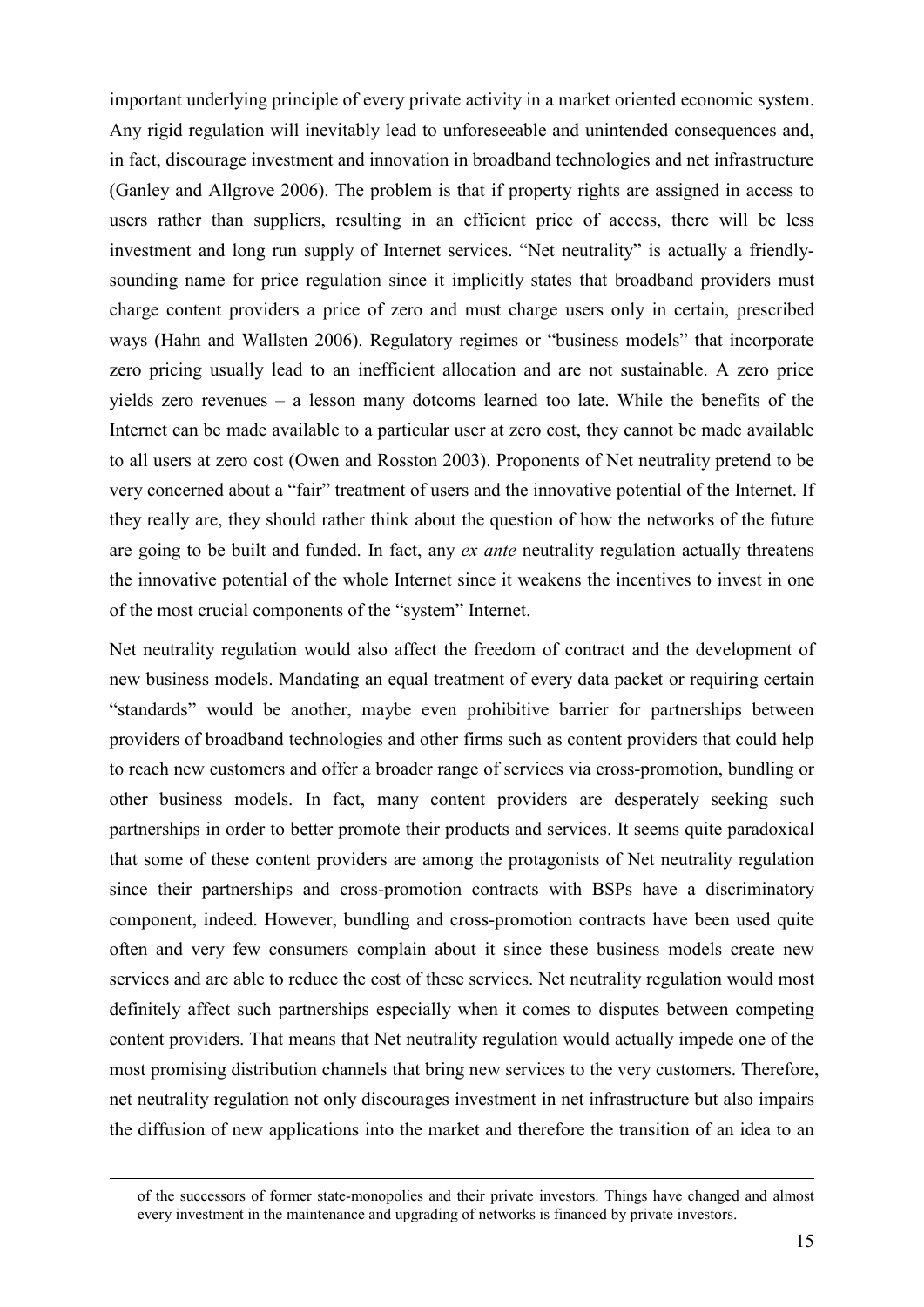innovation. Since progress depends on innovation, not just ideas, by both access providers and content providers, eliminating an effective distribution channel for new internet applications, net neutrality regulation would reduce overall market growth and consumer welfare.

It has never been the idea as such that made an internet application successful. It has always been a combination of many components such as a good – more or less unique – idea, technical innovation, effective marketing and distribution, adequate pricing and billing and so on. In other words, it is the whole business model that decides about the success of an innovation. It is probably not the smartest idea in the world to sell books over the internet, to develop a web-based auction platform, to sell MP3 music files online or to code an effective search algorithm. However, together with efficient logistics, aggressive marketing, one-clickbuy applications, review and recension systems, fancy devices, cross-promotion and bundling, innovative (and often "discriminatory") pricing models, etc. such services can be (and have been) very successful. The Amazons, eBays, iTunes and Googles of the world have introduced innovations that became extremely successful because of good ideas, innovative technologies *and* their very business models. Interestingly, most of these business models imply (potentially) discriminatory components: Amazon's and eBay's online reviews and recensions are likely (and intended) to produce discriminatory results, iTunes uses an internationally "discriminating" pricing model, Google is by nature not neutral in finding and listing websites and placing adverts. A strict non-discriminatory ex ante regulation in the sense of pure neutrality would have prevented some of the business models mentioned above.

#### **Summary**

As has been shown, different applications and services have different characteristics regarding bandwidth consumption and – most important – the quality of data transmission. In a strictly neutral and "dumb" first-in-first-out regime, quality sensitive applications and services are likely to be crowded if congestion in the form of delay, jitter or data loss occurs. In times of a massive growth in data traffic due to P2P and video applications like YouTube, the probability and scope of congestion is likely to increase. Intelligent business models that take into account the specific needs of different applications, content providers and user groups by offering distinguished quality of service could be very efficient in overcoming the congestion problem and would be very convenient for the vast majority of users at the same time.

Any ex ante regulation in the sense of net neutrality or certain "standards" regarding the quality of service would add another chapter of ridiculous over-regulation and would open a Pandora's box of endless and expensive disputes and lawsuits. Who is going to define the minimum standards and on what basis? Who is going to monitor these standards? How shall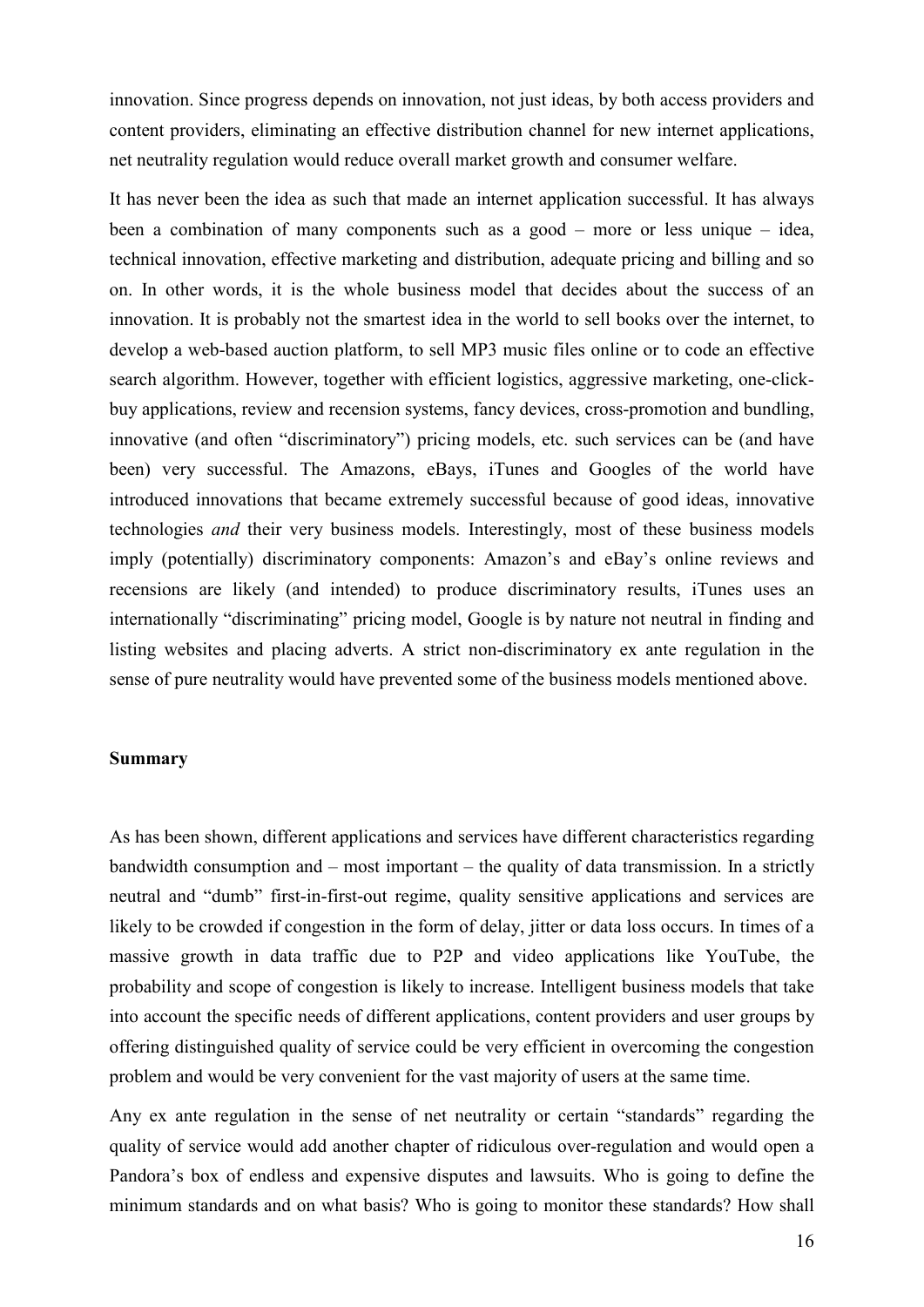such standards be adapted to the tremendous technological and economic change in a dynamic sector as ICT? An ex ante net neutrality regulation would be nothing else than a huge jobcreation measure for hundreds of bureaucrats and lawyers. That might be the reason why some politicians and bureaucrats are in favour of a regulatory framework that would increase their budget and power. The costs of this kind of regulation would be huge and the economic and social benefits would be – in the short run – at best zero and – from a dynamic perspective – most definitely negative.

The freedom to invest and incentives to innovate, to provide sophisticated products and services and to develop successful business models together with the freedom of consumers to decide what suits their preferences and needs best has always been a major driver of growth and welfare in modern societies. The role of the state is to set and enforce certain rules of this complex game and to intervene if markets fail but not to unnecessarily restrict the basic freedoms mentioned above and to distort markets, to discourage investments and to incapacitate consumers by over regulating markets that are working very well and have produced tremendous welfare gains in recent years.

It seems that the potential harms of rigid net neutrality regulation have been recognized by some politicians. Viviane Reding, the Commissioner for information society and media has been very clear at a conference on Network Neutrality held in Copenhagen on 30 September 2008: "Some proponents of Net Neutrality would like to see equal treatment for everyone cast in the Stone Tables of the Telecoms Reform. But we must recognise that openness for innovation sometimes cannot exclude legitimate network management practices. For instance, traffic prioritisation can sometimes be an important driver of value and growth for operators. The Commission's vision of an open and competitive digital market does allow for traffic prioritisation, especially for providing more innovative services or managing networks effectively. We have to allow network providers to experiment with different consumer offerings. In the end, it will be up to the consumers to decide to change to a provider that offers them what they would like." (Reding 2008)

However, the IMCO Telecoms-Package Compromise-Amendment discussed in the first reading in the European Parliament in September 2008 stipulates that national regulatory authorities "may issue guidelines setting minimum quality of service requirements". Though the amendment Article 22(3) - Directive 2002/22/EC does not refer to net neutrality explicitly, this rather vague formulation could pave the way for confusing and harmful national regulations. Such regulations that could discourage and prevent the development of appropriate business models could be to the disadvantage of service providers and consumers and actually jeopardize the EU's goal to become the most competitive knowledge based economy.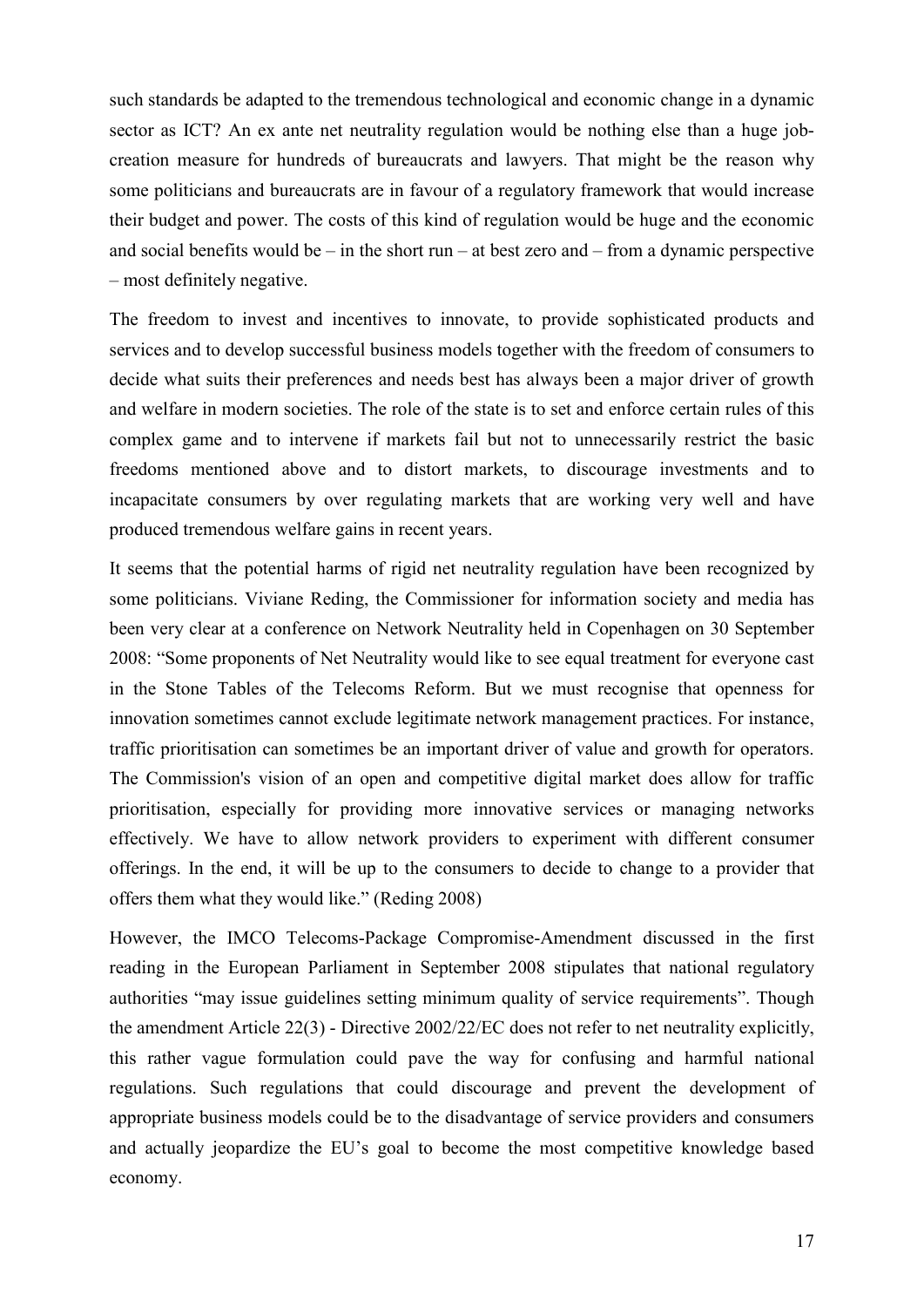## **Appendix**

|                            |                              | Use of                                     | Electronic Exchange of Patient Data by Purpose in Detail |                                          |                                  |                                        |      |
|----------------------------|------------------------------|--------------------------------------------|----------------------------------------------------------|------------------------------------------|----------------------------------|----------------------------------------|------|
| Use of<br><b>Computers</b> | <b>Broadband</b><br>Internet | <b>Lab Results</b><br>from<br>Laboratories | <b>Medical Data</b><br>to Care<br>Providers              | Admin Data to<br>Other Care<br>Providers | Prescription<br>to<br>Pharmacies | <b>Medical Data</b><br>Cross<br>Border |      |
| Belgium                    | 86,1                         | 79,5                                       | 73,5                                                     | 12,9                                     | 12,9                             | 1,6                                    | 0,9  |
| <b>Bulgaria</b>            | 97,1                         | 23,0                                       | 5,3                                                      | 3,4                                      | 5,8                              | 2,4                                    | 1,0  |
| Czech Republic             | 82,2                         | 38,5                                       | 24,7                                                     | 5,6                                      | 5,9                              | 0,0                                    | 0,7  |
| Denmark                    | 98,9                         | 91,0                                       | 96,2                                                     | 73,6                                     | 74,0                             | 97,3                                   | 1,9  |
| Germany                    | 98,8                         | 40,0                                       | 63,2                                                     | 4,0                                      | 3,2                              | 0,0                                    | 0, 0 |
| Estonia                    | 100,0                        | 72,0                                       | 39,3                                                     | 1,3                                      | 1,3                              | 0,7                                    | 0,0  |
| Greece                     | 79,4                         | 43,8                                       | 3,5                                                      | 4,4                                      | 4,4                              | 1,6                                    | 1,9  |
| Spain                      | 77,2                         | 35,8                                       | 29,8                                                     | 12,6                                     | 5,5                              | 3,1                                    | 0,9  |
| France                     | 82,8                         | 59,1                                       | 32,8                                                     | 4,6                                      | 3,6                              | 1,3                                    | 1,7  |
| Ireland                    | 73,4                         | 44,3                                       | 40,4                                                     | 1,9                                      | 4,4                              | 0,5                                    | 0,5  |
| Italy                      | 86,2                         | 48,8                                       | 7,6                                                      | 7,2                                      | 2,8                              | 0,7                                    | 0,3  |
| Cyprus                     | 69,4                         | 31,9                                       | 9,7                                                      | 2,8                                      | 2,8                              | 0,0                                    | 2,8  |
| Latvia                     | 88,1                         | 58,3                                       | 1,1                                                      | 0,0                                      | 0,0                              | 0,0                                    | 0,0  |
| Lithuania                  | 57,4                         | 32,7                                       | 7,6                                                      | 2,7                                      | 9,5                              | 1,1                                    | 0,4  |
| Luxembourg                 | 79,7                         | 61,5                                       | 27,1                                                     | 0,0                                      | 0,0                              | 0,0                                    | 0, 0 |
| Hungary                    | 100,0                        | 35,7                                       | 12,4                                                     | 2,4                                      | 0,8                              | 0,8                                    | 0,0  |
| Malta                      | 65,2                         | 50,6                                       | 10,9                                                     | 6, 5                                     | 6,5                              | 0,0                                    | 3,3  |
| <b>Netherlands</b>         | 98,5                         | 81,6                                       | 83,8                                                     | 26,0                                     | 27,5                             | 71,0                                   | 4,7  |
| Austria                    | 83,6                         | 36,8                                       | 37,1                                                     | 12,4                                     | 7,4                              | 2,0                                    | 0,7  |
| Poland                     | 71,5                         | 32,1                                       | 10,0                                                     | 2,3                                      | 6,3                              | 0,3                                    | 0,0  |
| Portugal                   | 88,0                         | 32,1                                       | 1,4                                                      | 7,7                                      | 6,3                              | 2,1                                    | 0,4  |
| Romania                    | 65,8                         | 5,3                                        | 4,3                                                      | 2,0                                      | 6,3                              | 0,0                                    | 0,0  |
| Slovenia                   | 97,1                         | 54,0                                       | 9,7                                                      | 0,0                                      | 2,9                              | 1,9                                    | 0, 0 |
| Slovakia                   | 95,8                         | 15,3                                       | 4,6                                                      | 1,1                                      | 1,5                              | 0,4                                    | 0, 0 |
| Finland                    | 100,0                        | 92,7                                       | 90,0                                                     | 54,8                                     | 20,8                             | 0,4                                    | 0,4  |
| Sweden                     | 99,6                         | 88,1                                       | 82,4                                                     | 13,1                                     | 15,7                             | 80,9                                   | 1,5  |
| United Kingdom             | 97,3                         | 72,6                                       | 84,9                                                     | 26,5                                     | 31,5                             | 5,1                                    | 0,4  |
| Iceland                    | 99,0                         | 85,7                                       | 52,4                                                     | 17,5                                     | 11,7                             | 18,4                                   | 0,0  |
| Norway                     | 98,0                         | 73,8                                       | 88,2                                                     | 34,8                                     | 25,5                             | 2,9                                    | 0,5  |
| <b>EU27</b>                | 87,4                         | 47,9                                       | 39,8                                                     | 10,3                                     | 9,7                              | 6,3                                    | 0,7  |
| EU27+2                     | 87,5                         | 48,1                                       | 40,2                                                     | 10,5                                     | 9,8                              | 6,3                                    | 0,7  |

*Source: European Commission and Empirica, 2008* 

**Table 2: ICT Usage by European GPs/Physicians**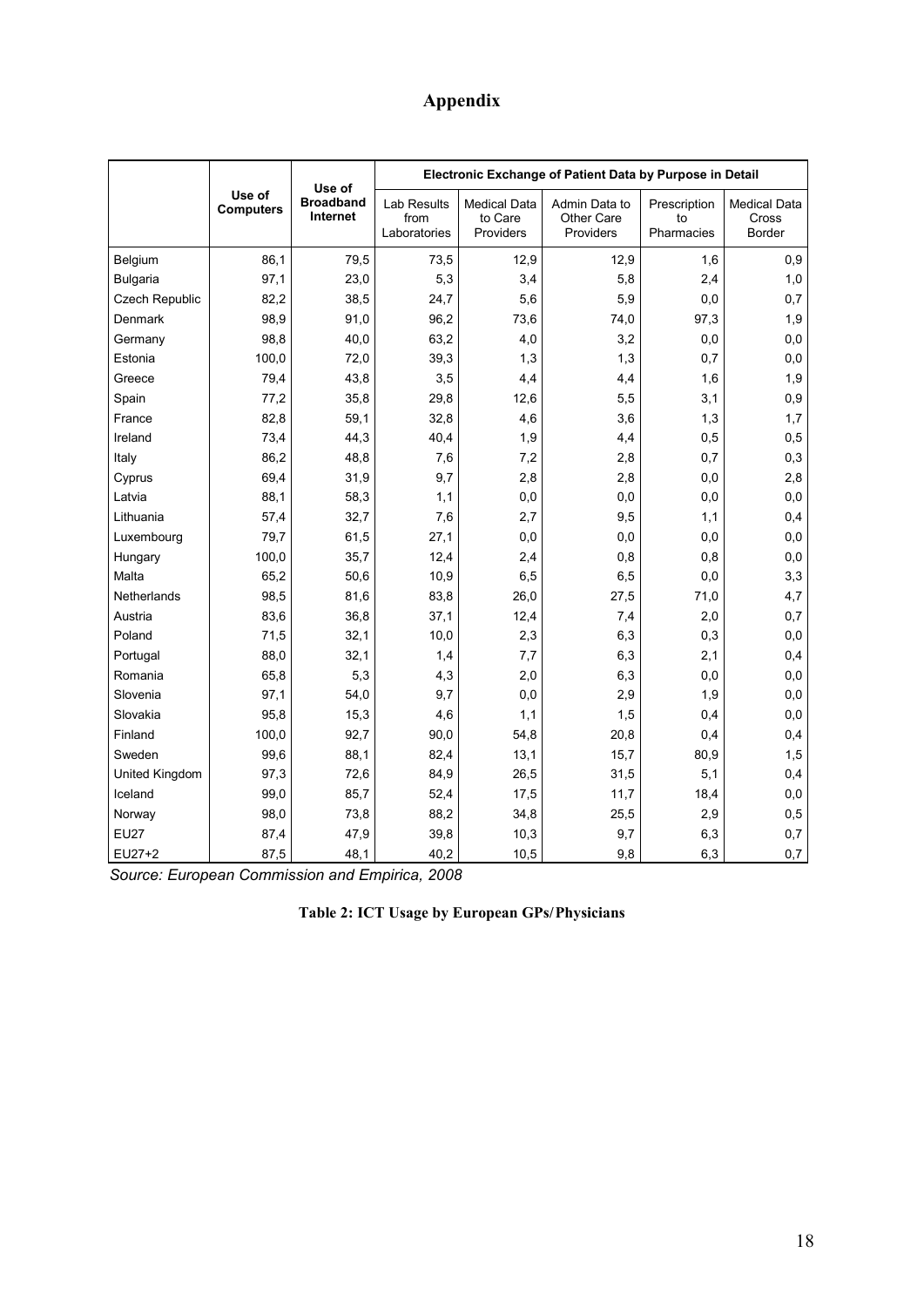#### **References**

- comScore (2008a): "26 Million People Watched More Than 3 Billion Videos Online in Germany in May 2008" Press Release [http://www.comscore.com/press/release.asp?press=2332]
- comScore (2008b): "25 million People Watched 2.3 Billion Videos Online in France in May 2008" Press Release [http://www.comscore.com/press/release.asp?press=2412]
- Crowcroft, Jon (2007): "Net Neutrality: The Technical Side of the Debate: A White Paper" ACM SIGCOMM Computer Communication Review, Vol. 37(1), January 2007.
- Brenner, W.; Kruse, J.; Zarnekow, R. and Sidler, A. (2008): "Qualität im Internet" e&i Elektrotechnik und Informationstechnik, Spezialausgabe "Dynamik der Kommunikationsnetze" Heft 7/8 (2008).
- Felten, Edward W. (2006): "Nuts and Bolts of Network Neutrality" AEI-Brookings Joint Center for Regulatory Studies, Related Publication 06-23, August 2006.
- Ganley, Paul and Allgrove, Ben (2006): "Regulating the Internet Net neutrality: A user's guide" Computer Law & Security Report, Vol. 22(2006), pp. 454-463.
- Hahn, Robert and Wallsten, Scott (2006): "The Economics of Net Neutrality" AEI-Brookings Joint Center for Regulatory Studies, Related Publication 06-13, April 2006.
- Kruse, J. (2008): "Internet-Überlast, Netzneutralität und Service-Qualität" Wirtschaftsdienst Vol. 88(3), pp. 188-194.
- Kruse, J. (2007): "Crowding-Out bei Überlast im Internet" University of the Federal Armed Forces Hamburg, Diskussionspapier Nr. 72, November 2007.
- Litan, Robert E. and Singer, Hal J. (2007): "Unintended Consequences of Net Neutrality Regulation", Journal on Telecommunications and High Technology Law, March 2007.
- Lohr, Steven (2008): "Video Road Hogs Stir Fear of Internet Traffic Jam" The New York Times, March 13, 2008.
- Mettler, T.; Rohner, P. and Winter, R. (2007): "Factors Influencing Networkability in the Health Care Sector - Derivation and Empirical Validation" Proceedings of the 12th International Symposium on Health Information Management Research – ISHIMR 2007.
- Ou, George (2008): "Why BitTorrent causes so much latency and how to fix it" Technology for Mortals Blog. [http://www.formortals.com/Home/tabid/36/EntryID/57/Default.aspx]
- Owen, Bruce M. and Rosston, Gregory L. (2003): "Local Broadband Access: Primum Non Nocere or Primum Processi? A Property Rights Approach" Stanford Law and Economics Olin Working Paper No. 263.